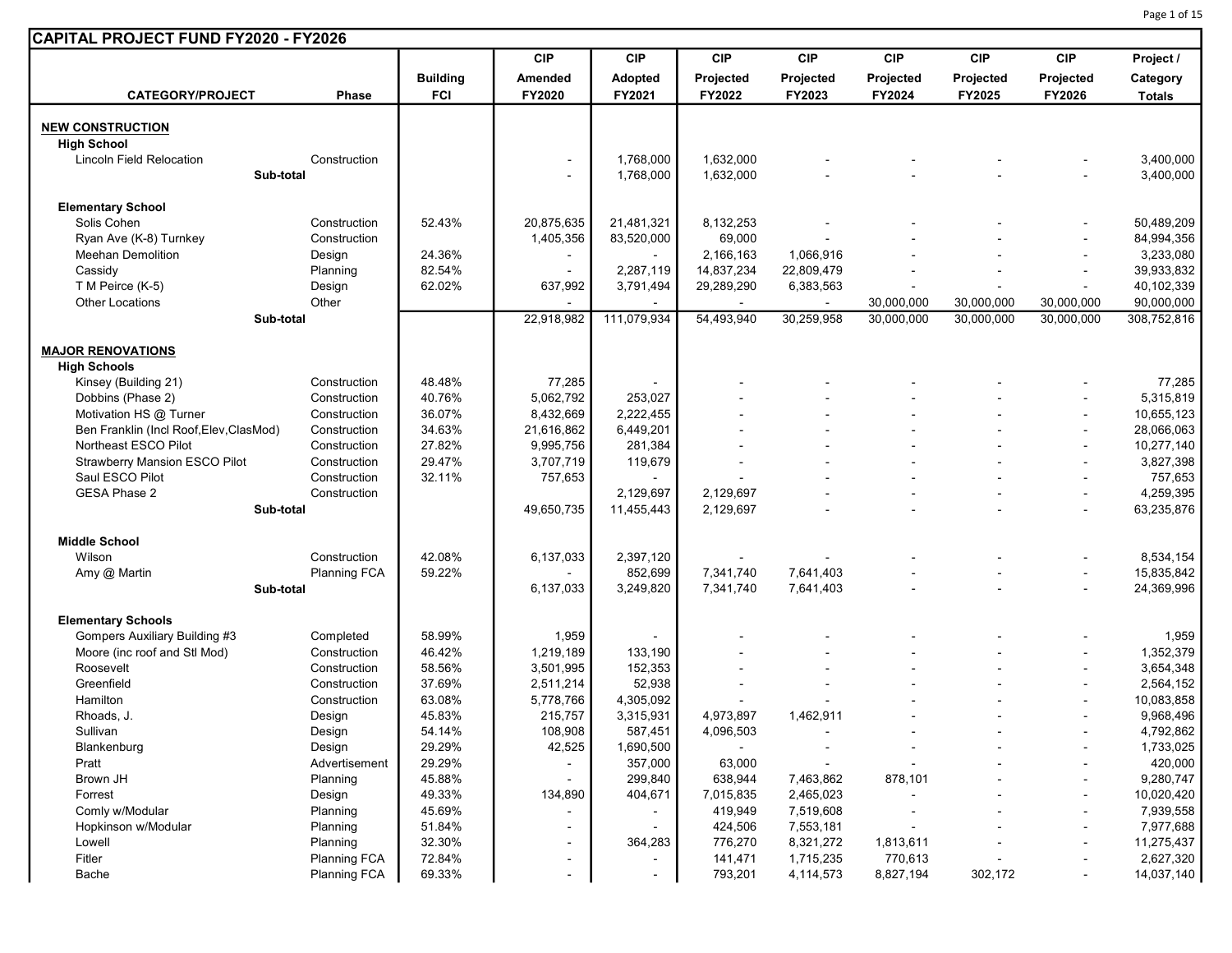| CAPITAL PROJECT FUND FY2020 - FY2026                   |                       |                 |                          |            |                |                |            |            |                          |               |
|--------------------------------------------------------|-----------------------|-----------------|--------------------------|------------|----------------|----------------|------------|------------|--------------------------|---------------|
|                                                        |                       |                 | <b>CIP</b>               | <b>CIP</b> | <b>CIP</b>     | <b>CIP</b>     | <b>CIP</b> | <b>CIP</b> | <b>CIP</b>               | Project /     |
|                                                        |                       | <b>Building</b> | Amended                  | Adopted    | Projected      | Projected      | Projected  | Projected  | Projected                | Category      |
| <b>CATEGORY/PROJECT</b>                                | Phase                 | <b>FCI</b>      | FY2020                   | FY2021     | FY2022         | FY2023         | FY2024     | FY2025     | FY2026                   | <b>Totals</b> |
| Martin                                                 | Planning FCA          | 37.96%          | $\overline{\phantom{a}}$ |            | 573,266        | 2,973,703      | 6,379,629  | 218,387    |                          | 10,144,985    |
| Logan                                                  | <b>Planning FCA</b>   | 65.89%          |                          |            | 145,079        | 1,120,794      | 1,727,823  |            |                          | 2,993,696     |
| McClure                                                | Planning FCA          | 50.75%          | $\blacksquare$           |            | 1,171,871      | 7,547,884      | 8,938,284  | 387,212    |                          | 18,045,252    |
| Carnell                                                | <b>Planning FCA</b>   | 58.78%          |                          |            | 822,240        | 5,549,469      | 8,187,164  | 783,086    | $\blacksquare$           | 15,341,959    |
| Other Locations                                        | Other                 |                 | 276,942                  |            |                |                |            | 20,267,554 | 21,280,932               | 41,825,427    |
|                                                        | Sub-total             |                 | 13,792,144               | 11,663,249 | 22,056,033     | 57,807,516     | 37,522,419 | 21,958,411 | 21,280,932               | 186,080,705   |
|                                                        |                       |                 |                          |            |                |                |            |            |                          |               |
| <b>Career and Technical Education</b><br>Saul          | Construction          | 32.11%          | 567,845                  | 35,939     |                |                |            |            |                          | 603,784       |
| Swenson                                                | Construction          | 24.10%          | 899,420                  | 1,075,580  |                |                |            |            |                          | 1,975,000     |
| Randolph                                               | Construction          | 46.02%          | 1,927,864                | 50,507     |                |                |            |            |                          | 1,978,371     |
| Wagner                                                 | Design                | 32.18%          | 31,500                   | 177,825    | 765,675        |                |            |            | $\blacksquare$           | 975,000       |
|                                                        | Sub-total             |                 | 3,426,629                | 1,339,851  | 765,675        |                |            |            | $\blacksquare$           | 5,532,155     |
|                                                        |                       |                 |                          |            |                |                |            |            |                          |               |
| <b>NEW ADDITIONS</b>                                   |                       |                 |                          |            |                |                |            |            |                          |               |
| <b>Elementary Schools</b>                              |                       |                 |                          |            |                |                |            |            |                          |               |
| Farrell                                                | Completed             | 49.03%          | 106,028                  |            |                |                |            |            |                          | 106,028       |
| Allen, Ethan                                           | Design                | 65.26%          | 382,526                  | 7,660,869  | 11,491,303     | 3,379,795      |            |            |                          | 22,914,493    |
| Richmond                                               | <b>Board Approval</b> | 79.03%          | 90,450                   | 13,090,852 | 6,160,401      | $\blacksquare$ |            |            | $\overline{\phantom{a}}$ | 19,341,703    |
| Frank, Anne                                            | Advertisement         | 51.82%          | 581,175                  | 12,821,502 | 9,820,725      | 4,637,565      |            |            | $\blacksquare$           | 27,860,967    |
| Rhawnhurst                                             | Design                | 52.18%          | 541,059                  | 974,138    | 12,064,168     | 7,770,142      |            |            |                          | 21,349,508    |
| Disston                                                | Planning              | 49.33%          | $\blacksquare$           | 1,239,830  | 10,162,119     | 12,775,236     | 6,097,271  |            |                          | 30,274,456    |
| McCall                                                 | Planning              | 56.03%          | $\sim$                   | 760,716    | 8,856,906      | 6,199,834      | 2,657,072  |            | $\blacksquare$           | 18,474,527    |
| Mayfair Modular                                        | Construction          | 45.92%          | 4,549,508                | 109,713    |                |                |            |            |                          | 4,659,222     |
| Powell Modular                                         | <b>NTP</b>            | 48.35%          |                          | 879,780    |                |                |            |            |                          | 879,780       |
| Pollock Modular                                        | Planning              | 36.31%          | $\sim$                   |            | 5,197,528      | 2,335,121      |            |            |                          | 7,532,650     |
| Holme Modular                                          | Planning              | 48.80%          | $\sim$                   | 187,296    | 561,888        | 12,293,972     |            |            | $\blacksquare$           | 13,043,156    |
| <b>Meredith Modular</b>                                | <b>NTP</b>            |                 | $\sim$                   | 1,710,000  | $\blacksquare$ |                |            |            |                          | 1,710,000     |
| <b>Other Locations</b>                                 | Other                 |                 |                          |            | $\sim$         |                | 16,443,620 | 16,266,780 | 16,266,781               | 48,977,181    |
|                                                        | Sub-total             |                 | 6,250,747                | 39,434,696 | 64,315,038     | 49,391,665     | 25,197,963 | 16,266,780 | 16,266,781               | 217,123,670   |
| <b>High Schools</b>                                    |                       |                 |                          |            |                |                |            |            |                          |               |
|                                                        |                       |                 |                          |            |                |                |            |            |                          |               |
| <b>CLASSROOM MODERNIZATIONS</b><br><b>High Schools</b> |                       |                 |                          |            |                |                |            |            |                          |               |
|                                                        |                       |                 |                          |            |                |                |            |            |                          |               |
| <b>Science Labs</b>                                    |                       |                 |                          |            |                |                |            |            |                          |               |
| Gamp                                                   | Construction          | 9.33%           | 1,221,379                | 58,399     |                |                |            |            |                          | 1,279,778     |
| Girls                                                  | Construction          | 37.38%          | 1,010,350                | 27,236     |                |                |            |            |                          | 1,037,585     |
| Penn Treaty                                            | Design                | 47.64%          | 22,680                   | 907,866    | 556,434        |                |            |            | $\overline{\phantom{a}}$ | 1,486,980     |
| Parkway NW                                             | Planning              | 41.91%          |                          | 56,000     | 787,200        | 196,800        |            |            |                          | 1,040,000     |
| Saul                                                   | Planning              |                 |                          |            |                | 834,240        | 208,560    |            |                          | 1,042,800     |
| <b>Middle Schools</b>                                  |                       |                 |                          |            |                |                |            |            |                          |               |
| <b>Science Labs</b>                                    |                       |                 |                          |            |                |                |            |            |                          |               |
| Conwell                                                | Completed             | 53.26%          | 704,687                  | 1,571      |                |                |            |            |                          | 706,259       |
| SLA @ Beeber                                           | Planning              | 31.31%          |                          | 119,000    | 856,800        | 214,200        |            |            |                          | 1,190,000     |
| <b>Elementary Schools</b>                              |                       |                 |                          |            |                |                |            |            |                          |               |
| Meade                                                  | Completed             | 56.21%          | 4,374                    |            |                |                |            |            |                          | 4,374         |
|                                                        |                       |                 |                          |            |                |                |            |            |                          |               |

Page 2 of 15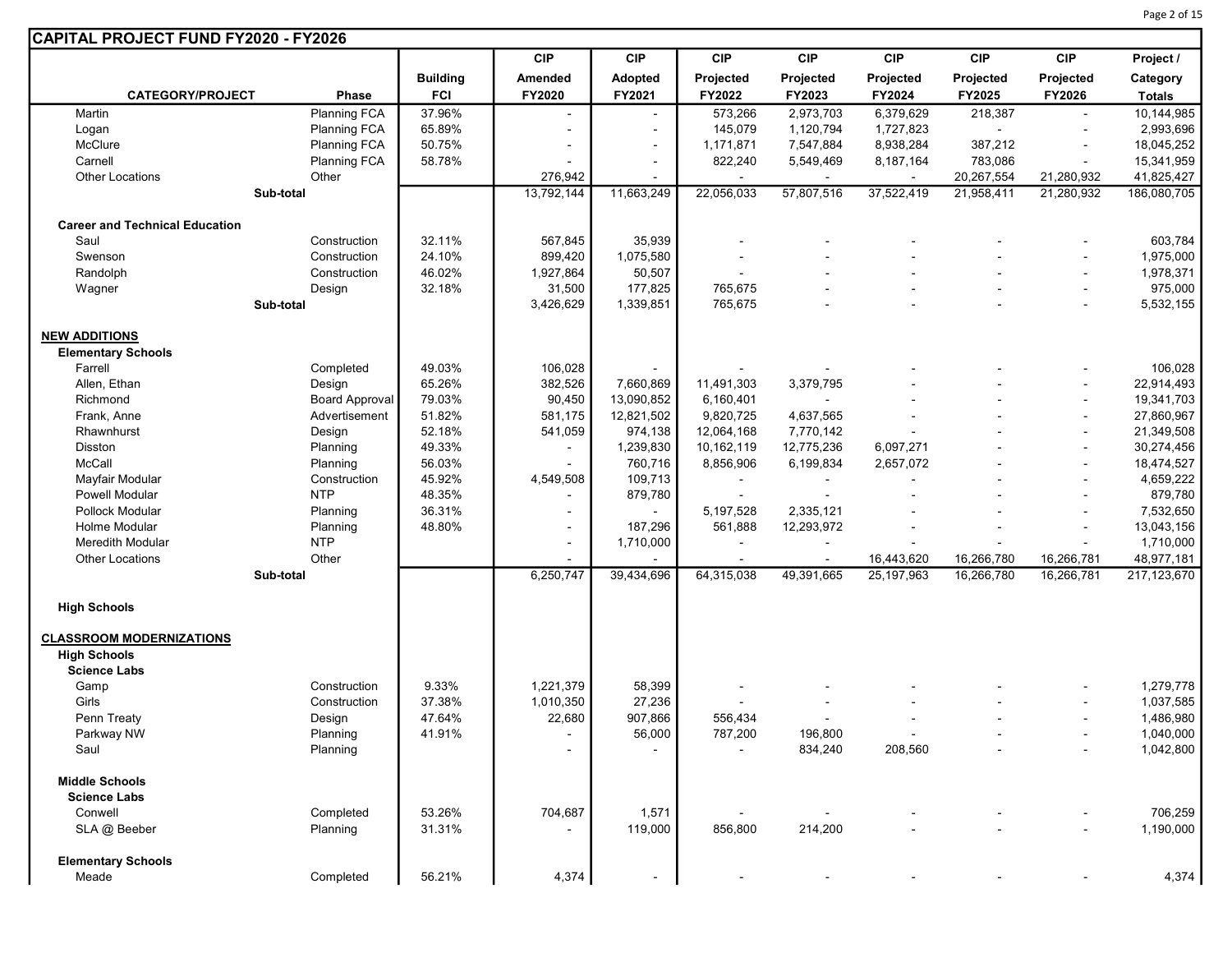|                                                   |                    |                 | <b>CIP</b> | <b>CIP</b>               | <b>CIP</b> | <b>CIP</b>     | <b>CIP</b>   | <b>CIP</b>     | <b>CIP</b>               | Project /     |
|---------------------------------------------------|--------------------|-----------------|------------|--------------------------|------------|----------------|--------------|----------------|--------------------------|---------------|
|                                                   |                    | <b>Building</b> | Amended    | Adopted                  | Projected  | Projected      | Projected    | Projected      | Projected                | Category      |
| <b>CATEGORY/PROJECT</b>                           | Phase              | <b>FCI</b>      | FY2020     | FY2021                   | FY2022     | FY2023         | FY2024       | FY2025         | FY2026                   | <b>Totals</b> |
| Feltonville Intermediate                          | Completed          | 40.57%          | 872,383    | 397                      | $\sim$     | $\blacksquare$ | $\mathbf{r}$ | $\overline{a}$ | $\blacksquare$           | 872,780       |
| Brown J H                                         | Completed          | 50.29%          | 6,226      | $\sim$                   |            |                |              |                |                          | 6,226         |
| Childs G W                                        | Completed          | 22.98%          | 25,852     |                          |            |                |              |                |                          | 25,852        |
| Day A B                                           | Completed          | 46.02%          | 9,489      | $\overline{\phantom{a}}$ |            |                |              |                |                          | 9,489         |
| Farrell L                                         | Completed          | 49.03%          | 26,227     | $\overline{\phantom{a}}$ |            |                |              |                | ۰                        | 26,227        |
| Henry, C. W.                                      | Completed          | 44.90%          | 1,494,835  | 22,036                   |            |                |              |                | ٠                        | 1,516,872     |
| Hunter W H                                        | Completed          | 0.84%           | 3,277      |                          |            |                |              |                |                          | 3,277         |
| <b>McMichael M</b>                                | Completed          | 39.53%          | 6,006      |                          |            |                |              |                |                          | 6,006         |
| Steel E                                           | Completed          | 29.81%          | 50,035     |                          |            |                |              |                | ÷                        | 50,035        |
| Sullivan                                          | Construction       | 54.14%          | 1,584,042  | 671,776                  |            |                |              |                |                          | 2,255,818     |
| Rhoads J                                          | Completed          | 45.83%          | 6,724      |                          |            |                |              |                | ٠                        | 6,724         |
| Rowen W                                           | Completed          | 37.30%          | 66,158     |                          |            |                |              |                |                          | 66,158        |
| Taggart J                                         | Completed          | 31.03%          | 4,817      |                          |            |                |              |                |                          | 4,817         |
| Webster J H                                       | Completed          | 36.22%          | 112,531    |                          |            |                |              |                |                          | 112,531       |
| <b>Ethel Allen</b>                                | Construction       | 9.10%           | 650,747    | 2,808                    |            |                |              |                | ٠                        | 653,555       |
| <b>Bache Martin</b>                               | Construction       | 69.33%          | 2,950,611  | 19,766                   |            |                |              |                | $\blacksquare$           | 2,970,377     |
| <b>Bryant</b>                                     | Construction       | 39.73%          | 1,699,543  | 16,905                   |            |                |              |                |                          | 1,716,448     |
| Dunbar                                            | Construction       | 60.46%          | 659,166    | 19,877                   |            |                |              |                | $\blacksquare$           | 679,043       |
| Edmonds                                           | Construction       | 41.36%          | 1,722,593  | 33,792                   |            |                |              |                | ÷                        | 1,756,385     |
| Emlen                                             | Construction       | 64.79%          | 1,160,134  | 28,755                   |            |                |              |                |                          | 1,188,889     |
| Mitchell                                          | Construction       | 34.77%          | 750,502    | 5,717                    |            |                |              |                | ۰                        | 756,218       |
| Morris                                            | Construction       | 43.44%          | 951,122    | 9,425                    |            |                |              |                | $\blacksquare$           | 960,547       |
| Marin                                             | Construction       | 19.82%          | 904,233    | 1,258                    |            |                |              |                |                          | 905,491       |
| Potter Thomas                                     | Construction       | 36.59%          | 1,508,275  | 17,675                   |            |                |              |                | ÷                        | 1,525,950     |
| Carver                                            | Construction       |                 | 463,124    | 4,578                    |            |                |              |                | $\blacksquare$           | 467,702       |
| Key                                               | <b>Bid Opening</b> | 31.67%          | 5,889      | 1,837,000                |            |                |              |                | $\overline{\phantom{0}}$ | 1,842,889     |
| Gompers                                           | <b>Bid Opening</b> | 58.99%          | 6,077      | 1,990,758                |            |                |              |                |                          | 1,996,835     |
| Sharswood                                         | <b>Bid Opening</b> | 26.97%          | 7,056      | 2,061,530                |            |                |              |                | $\blacksquare$           | 2,068,586     |
| Cayuga                                            | <b>Bid Opening</b> | 17.29%          | 8,379      | 2,525,262                |            |                |              |                | $\blacksquare$           | 2,533,641     |
| Welsh                                             | <b>Bid Opening</b> | 40.50%          | 5,670      | 2,058,094                |            |                |              |                |                          | 2,063,764     |
| Kelly                                             | <b>Bid Opening</b> | 65.89%          | 10,143     | 3,996,720                |            |                |              |                | $\overline{\phantom{0}}$ | 4,006,863     |
| Ellwood                                           | <b>Bid Opening</b> | 54.78%          | 18,928     | 2,322,780                |            |                |              |                | $\blacksquare$           | 2,341,708     |
| Fox Chase                                         | <b>Bid Opening</b> | 45.26%          | 22,491     | 2,662,100                |            |                |              |                | $\blacksquare$           | 2,684,591     |
| Pollock                                           | <b>Bid Opening</b> | 36.31%          | 18,522     | 3,258,700                |            |                |              |                | $\blacksquare$           | 3,277,222     |
| Overbrook Ed Ctr                                  | <b>Bid Opening</b> | 34.62%          |            | 1,918,216                |            |                |              |                | ۰                        | 1,918,216     |
| Marshall J                                        | <b>Bid Opening</b> | 49.35%          | 8,541      | 2,496,593                |            |                |              |                | ÷                        | 2,505,134     |
| <b>Other Locations</b>                            | Planning           |                 |            | 2,418,358                | 31,103,471 | 32,521,805     | 36,771,875   | 37,691,172     | 38,633,451               | 179,140,132   |
|                                                   | Sub-total          |                 | 20,763,817 | 31,570,949               | 33,303,905 | 33,767,045     | 36,980,435   | 37,691,172     | 38,633,451               | 232,710,775   |
|                                                   |                    |                 |            |                          |            |                |              |                |                          |               |
| <u>CAPITAL LIFE CYCLE REPLACEMENTS</u>            |                    |                 |            |                          |            |                |              |                |                          |               |
| <b>Automatic Temperature Control Replacements</b> | Completed          | 42.00%          |            |                          |            |                |              |                |                          |               |
| Kelly, JB                                         |                    |                 | 127,198    | 11,362                   |            |                |              |                |                          | 138,560       |
| Henry                                             | Design             | 44.90%          |            | 386,119                  | 1,818,891  |                |              |                | $\blacksquare$           | 2,205,010     |
| Carnell                                           | Design             | 58.78%          | 10,030     | 793,403                  | 825,787    |                |              |                | ÷                        | 1,629,221     |
| Pennypacker                                       | Advertisement      | 54.25%          | 9,522      | 1,037,261                | 183,046    |                |              |                | $\blacksquare$           | 1,229,829     |
| <b>CAPA</b>                                       | Design             | 2.99%           | 26,676     | 117,173                  | 29,293     |                |              |                | $\blacksquare$           | 173,142       |
| Hartfranft<br>Washington Vare                     | Design             | 44.51%          | 860,183    | 3,857,852                | 1,741,757  |                |              |                | ٠                        | 6,459,792     |
| Edmonds F                                         | Design             | 34.92%          | 115,775    | 1,472,216                | 3,670,931  |                |              |                | $\blacksquare$           | 5,258,921     |
|                                                   | Design             | 41.36%          | 166,737    | 3,401,740                | 2,174,883  |                |              |                | $\overline{a}$           | 5,743,360     |

Page 3 of 15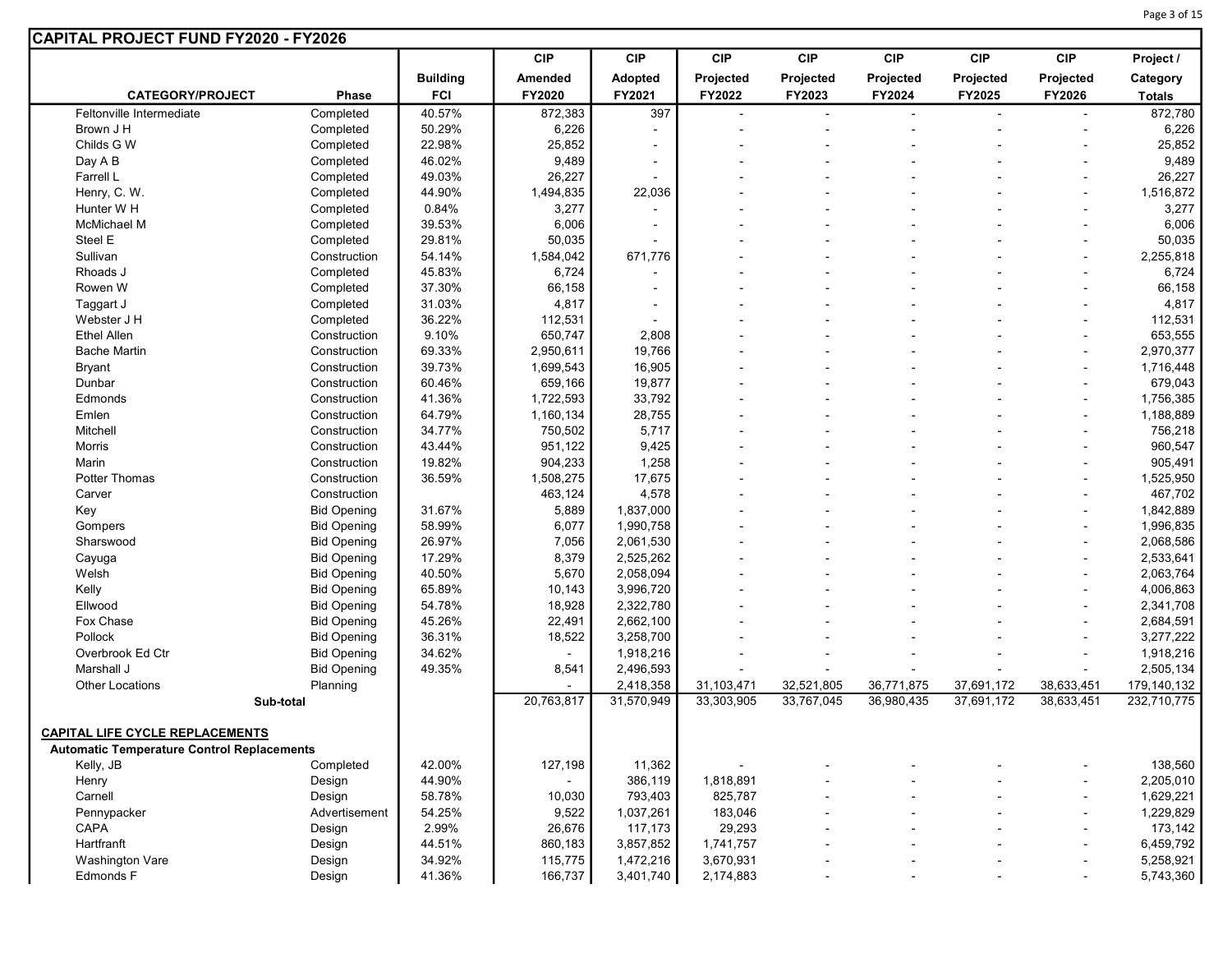| CAPITAL PROJECT FUND FY2020 - FY2026 |                     |                 |                |            |                |            |                          |            |            |               |
|--------------------------------------|---------------------|-----------------|----------------|------------|----------------|------------|--------------------------|------------|------------|---------------|
|                                      |                     |                 | <b>CIP</b>     | <b>CIP</b> | <b>CIP</b>     | <b>CIP</b> | <b>CIP</b>               | <b>CIP</b> | <b>CIP</b> | Project /     |
|                                      |                     | <b>Building</b> | Amended        | Adopted    | Projected      | Projected  | Projected                | Projected  | Projected  | Category      |
| <b>CATEGORY/PROJECT</b>              | <b>Phase</b>        | <b>FCI</b>      | FY2020         | FY2021     | FY2022         | FY2023     | FY2024                   | FY2025     | FY2026     | <b>Totals</b> |
| Clemente                             | <b>Planning FCA</b> | 12.22%          | $\blacksquare$ |            | 149,704        | 2,235,935  | 394,577                  |            |            | 2,780,216     |
| Locke                                | <b>Planning FCA</b> |                 |                |            | 253,543        | 2,825,195  | 1,629,920                |            |            | 4,708,658     |
| Franklin El                          | <b>Planning FCA</b> |                 |                |            | 197,473        | 2,200,416  | 1,269,471                |            |            | 3,667,360     |
| <b>Various Locations</b>             | Other               |                 |                |            | $\blacksquare$ | 3,879,878  | 8,699,441                | 12,388,827 | 12,645,261 | 37,613,407    |
| Sub-total                            |                     |                 | 1,316,121      | 11,077,126 | 11,045,309     | 11,141,424 | 11,993,409               | 12,388,827 | 12,645,261 | 71,607,477    |
|                                      |                     |                 |                |            |                |            |                          |            |            |               |
| <b>HVAC Recommissioning</b>          |                     |                 |                |            |                |            |                          |            |            |               |
| <b>Barry Recommissioning</b>         | Design              | 0.01%           | 9,431          | 8,084      | 2,695          | 369,744    | 65,249                   |            |            | 455,203       |
| Marshall, T Recommishioning          | Design              | 4.15%           | 7,644          | 6,552      | 2,184          | 299,660    | 52,881                   |            |            | 368,920       |
| Penn Alex Recommissioning            | Planning            | 3.43%           |                |            | 29,102         | 434,661    | 76,705                   |            |            | 540,469       |
| <b>Fels Recommissioning</b>          | Planning            | 0.83%           |                |            | 72,796         | 1,087,261  | 191,870                  |            |            | 1,351,927     |
| School of the Future Recommissioning | Planning            | 1.66%           |                |            | 43,400         | 595,504    | 105,089                  |            |            | 743,993       |
| deBurgos Recommissioning             | Planning            | 0.48%           |                |            | 43,653         | 651,993    | 115,058                  |            |            | 810,703       |
| Kensington Health Recommissioning    | <b>Planning FCA</b> | 6.01%           |                |            | 19,401         | 289,774    | 51,137                   |            |            | 360,313       |
| <b>GAMP Recommissioning</b>          | Planning            | 9.33%           |                |            | 19,039         | 261,247    | 46,102                   |            |            | 326,389       |
| Sub-total                            |                     |                 | 17,075         | 14,636     | 232,270        | 3,989,845  | 704,090                  |            |            | 4,957,916     |
|                                      |                     |                 |                |            |                |            |                          |            |            |               |
| <b>HVAC IMPROVEMENTS</b>             |                     |                 |                |            |                |            |                          |            |            |               |
| <b>Mechanical Plant Replacement</b>  |                     |                 |                |            |                |            |                          |            |            |               |
| Marin                                | Completed           | 19.82%          | 33,264         | 1,517      |                |            |                          |            |            | 34,781        |
| Bethune (Chiller/Cooling Tower)      | Construction        | 35.31%          | 2,163,895      | 1,483,067  | 17,491         |            |                          |            |            | 3,664,453     |
| Bethune Phase 2 & 3                  | Design              |                 |                | 8,448,024  | 4,961,538      |            |                          |            |            | 13,409,561    |
| <b>Gompers GESA</b>                  | Construction        |                 | 3,136,122      | 6,664,258  |                |            |                          |            |            | 9,800,380     |
| Conwell GESA                         | Construction        |                 | 3,734,593      | 7,936,009  | $\blacksquare$ |            |                          |            |            | 11,670,602    |
| Cook-Wissahickon                     | Construction        | 45.82%          | 939,951        | 3,171,791  | 1,022,171      |            |                          |            |            | 5,133,913     |
| Morton, T.                           | Design              | 28.32%          | 28,731         | 2,272,622  | 2,365,382      |            |                          |            |            | 4,666,736     |
| Wright RR                            | Design              | 40.90%          | 386,935        | 986,683    | 6,974,956      | 2,706,699  |                          |            |            | 11,055,273    |
| Elkin                                | Design              | 53.41%          | 274,284        | 986,116    | 6,827,708      | 401,630    |                          |            |            | 8,489,737     |
| Potter-Thomas                        | <b>Planning FCA</b> | 36.59%          |                | 430,997    | 4,171,090      | 4,291,496  |                          |            |            | 8,893,583     |
| Edison                               | <b>Planning FCA</b> | 24.68%          | 146,429        | 545,966    | 5,283,735      | 5,436,258  |                          |            |            | 11,412,388    |
| Washington, Grover                   | <b>Planning FCA</b> | 4.37%           |                | 236,573    | 3,533,391      | 623,540    |                          |            |            | 4,393,504     |
| <b>Rhodes EW</b>                     | Planning FCA        |                 |                |            | 1,429,557      | 15,929,347 | 9,190,008                |            |            | 26,548,911    |
| <b>Other Locations</b>               | Other               |                 |                |            |                |            | 6,748,702                | 14,918,183 | 16,074,997 | 37,741,882    |
| Sub-total                            |                     |                 | 10,844,203     | 33,163,623 | 36,587,020     | 29,388,970 | 15,938,710               | 14,918,183 | 16,074,997 | 156,915,705   |
|                                      |                     |                 |                |            |                |            |                          |            |            |               |
| <b>Boiler Replacements</b>           |                     |                 |                |            |                |            |                          |            |            |               |
| <b>Furness</b>                       | Completed           | 41.75%          | 34,968         |            |                |            |                          |            |            | 34,968        |
| Webster                              | Completed           | 36.22%          | 180,265        | 10,756     |                |            |                          |            |            | 191,021       |
| <b>Stanton EM</b>                    | Construction        | 36.42%          | 709,665        | 51,668     |                |            |                          |            |            | 761,333       |
| Adaire                               | Construction        | 53.75%          | 2,270,799      | 62,119     |                |            |                          |            |            | 2,332,918     |
| Blaine                               | Construction        | 42.62%          | 703,897        | 11,615     |                |            |                          |            |            | 715,512       |
| Mastbaum                             | Construction        | 11.76%          | 1,642,000      | 2,315,400  |                |            |                          |            |            | 3,957,400     |
| Morrison                             | Design              | 41.21%          | 81,890         | 323,950    | 1,668,592      | 590,425    |                          |            |            | 2,664,857     |
| Pennell                              | Design              | 58.92%          |                | 1,505,477  | 1,354,929      | 150,548    |                          |            |            | 3,010,954     |
| Leeds                                | Design              | 43.97%          | 95,905         | 1,643,064  | 2,569,921      |            |                          |            |            | 4,308,890     |
| Sayre                                | Design              | 20.24%          | 63,116         | 1,800,720  | 1,151,280      |            |                          |            |            | 3,015,116     |
| Duckrey                              | <b>Bid Opening</b>  |                 | 277,300        | 4,048,580  | 1,220,120      |            |                          |            |            | 5,546,000     |
| <b>Dick</b>                          | <b>Planning FCA</b> | 42.60%          |                |            | 339,486        | 2,699,110  | 317,542                  |            |            | 3,356,139     |
| Cleveland                            | Planning FCA        | 36.59%          | $\blacksquare$ | 379,706    | 2,056,907      | 120,995    | $\overline{\phantom{a}}$ |            |            | 2,557,608     |

Page 4 of 15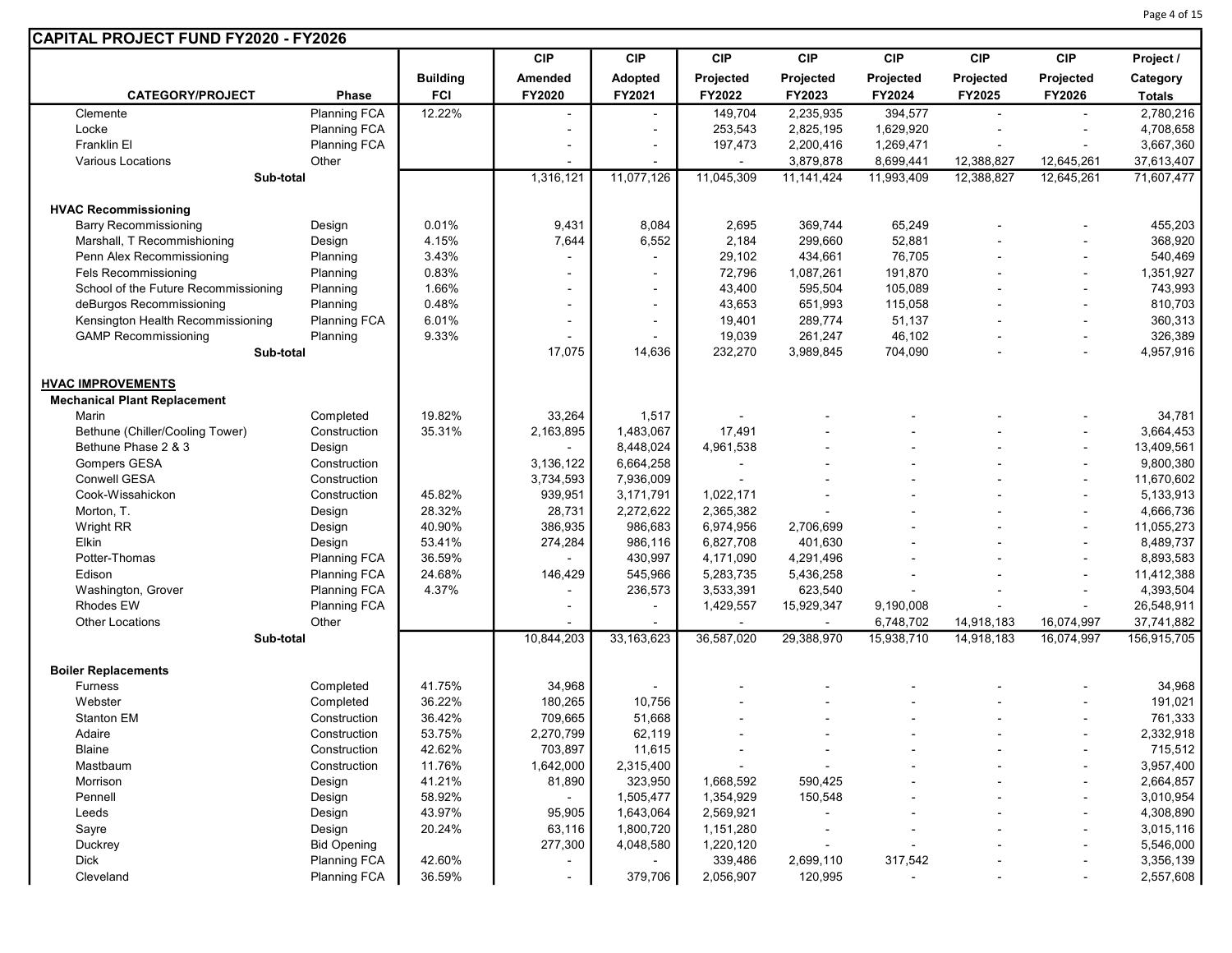| CAPITAL PROJECT FUND FY2020 - FY2026         |                     |                  |                          |                          |                          |                |                |            |                          |               |
|----------------------------------------------|---------------------|------------------|--------------------------|--------------------------|--------------------------|----------------|----------------|------------|--------------------------|---------------|
|                                              |                     |                  | <b>CIP</b>               | <b>CIP</b>               | <b>CIP</b>               | <b>CIP</b>     | <b>CIP</b>     | <b>CIP</b> | <b>CIP</b>               | Project /     |
|                                              |                     | <b>Building</b>  | Amended                  | Adopted                  | Projected                | Projected      | Projected      | Projected  | Projected                | Category      |
| <b>CATEGORY/PROJECT</b>                      | Phase               | <b>FCI</b>       | FY2020                   | FY2021                   | FY2022                   | FY2023         | FY2024         | FY2025     | FY2026                   | <b>Totals</b> |
| Rowen                                        | <b>Planning FCA</b> | 12.22%           | $\blacksquare$           | 33,881                   | 339,774                  | 2,024,124      | 119,066        |            |                          | 2,516,845     |
| McMichael M                                  | <b>Planning FCA</b> | 4.37%            | $\overline{a}$           | 580,636                  | 3,459,002                | 203,471        | $\blacksquare$ |            |                          | 4,243,109     |
| Meade                                        | <b>Planning FCA</b> | 6.01%            | $\overline{a}$           | 42,696                   | 428,183                  | 2,550,797      | 150,047        |            |                          | 3,171,723     |
| <b>Prince Hall</b>                           | <b>Planning FCA</b> |                  | $\overline{a}$           | $\blacksquare$           | 367,296                  | 4,092,729      | 2,361,190      |            | ÷                        | 6,821,215     |
| Kinsey                                       | <b>Planning FCA</b> |                  |                          | $\blacksquare$           | 235,360                  | 2,622,584      | 1,513,029      |            |                          | 4,370,973     |
| Conwell                                      | Planning FCA        |                  |                          | $\overline{\phantom{a}}$ | 109,706                  | 1,222,441      | 705,254        |            |                          | 2,037,401     |
| Kirkbride                                    | <b>Planning FCA</b> |                  | $\overline{a}$           | $\overline{\phantom{a}}$ | 69,400                   | 773,312        | 446,141        |            | ÷                        | 1,288,853     |
| Other Locations                              | Other               |                  |                          |                          | $\blacksquare$           |                | 8,000,000      | 10,260,000 | 10,260,000               | 28,520,000    |
|                                              | Sub-total           |                  | 6,059,805                | 12,810,269               | 15,369,957               | 17,050,534     | 13,612,270     | 10,260,000 | 10,260,000               | 85,422,834    |
|                                              |                     |                  |                          |                          |                          |                |                |            |                          |               |
| <b>Chiller Replacements</b>                  |                     |                  |                          |                          |                          |                |                |            |                          |               |
| Stearne                                      | Completed           | 42.07%           | 5,985                    | 133                      |                          |                |                |            |                          | 6,118         |
| Rush                                         | Construction        | 4.79%            | 460,510                  | 6,776                    |                          |                |                |            |                          | 467,285       |
| Webster                                      | Completed           | 36.22%           | 26,334                   |                          |                          |                |                |            |                          | 26,334        |
| Heston                                       | Completed           | 33.43%           | 385,847                  | 19,371                   |                          |                |                |            |                          | 405,218       |
| Edison                                       | Completed           | 24.68%           | 135,025                  | 15,706                   |                          |                |                |            |                          | 150,731       |
| Feltonville Intermediate<br><b>Rhodes EW</b> | Design              | 40.57%<br>31.12% | 54,812                   | 239,850                  | 1,129,860                |                |                |            | $\blacksquare$           | 1,424,522     |
|                                              | Design              |                  | 188,601                  | 1,340,267                | 2,063,537                |                |                |            |                          | 3,592,405     |
| Penn Alexander<br>Hackett                    | Planning FCA        |                  | -                        |                          | 98,537                   | 1,097,985      | 633,453        |            | $\overline{\phantom{a}}$ | 1,829,975     |
|                                              | Planning FCA        |                  | ٠                        | $\overline{\phantom{a}}$ | 116,115                  | 1,293,852      | 746,453        |            | $\blacksquare$           | 2,156,421     |
| <b>Other Locations</b>                       | Other               |                  | 1,257,115                | 1,622,102                |                          |                | 1,050,000      | 2,100,000  | 2,100,000                | 5,250,000     |
|                                              | Sub-total           |                  |                          |                          | 3,408,049                | 2,391,837      | 2,429,906      | 2,100,000  | 2,100,000                | 15,309,009    |
| <b>ELECTRICAL SYSTEMS</b>                    |                     |                  |                          |                          |                          |                |                |            |                          |               |
| <b>Electrical Distribution Replacements</b>  |                     |                  |                          |                          |                          |                |                |            |                          |               |
| Meredith                                     | Construction        | 30.33%           | 1,829,226                | 394,142                  |                          |                |                |            |                          | 2,223,368     |
| Washington, Vare ES                          | Construction        | 34.92%           | 604,697                  | 1,349,883                |                          |                |                |            | ÷,                       | 1,954,580     |
| Finletter                                    | Construction        | 54.67%           | 2,190,063                | 250,858                  |                          |                |                |            |                          | 2,440,921     |
| <b>Stanton EM</b>                            | Construction        | 29.95%           | 662,788                  | 1,810,028                |                          |                |                |            |                          | 2,472,816     |
| Gideon                                       | Design              | 44.06%           | 113,381                  | 2,217,031                | 1,358,825                | $\sim$         |                |            | $\blacksquare$           | 3,689,237     |
| Girl's High                                  | Design              | 37.38%           | 33,950                   | 101,850                  | 219,220                  | 1,863,370      | 109,610        |            | $\blacksquare$           | 2,328,000     |
| Morton                                       | Planning            | 28.32%           |                          | 98,910                   | 1,277,352                | 319,338        | ٠              |            |                          | 1,695,600     |
| Nebinger                                     | Planning            | 47.58%           | $\blacksquare$           | 168,000                  | 2,250,960                | 461,040        |                |            | ÷,                       | 2,880,000     |
| Henry                                        | Planning            | 44.90%           | $\overline{\phantom{a}}$ |                          | 136,500                  | 1,872,975      | 330,525        |            | $\blacksquare$           | 2,340,000     |
| Jackson                                      | Planning            | 29.09%           | $\overline{\phantom{a}}$ | 100,800                  | 799,440                  | 1,979,760      | $\blacksquare$ |            |                          | 2,880,000     |
| Waring                                       | Planning            | 46.76%           | $\overline{\phantom{a}}$ | 145,171                  | 1,616,998                | 726,477        |                |            | ÷                        | 2,488,646     |
| South Philadelphia                           | Planning FCA        |                  | ٠                        | $\blacksquare$           | 62,567                   | 1,042,791      | 2,323,933      | 145,991    | $\blacksquare$           | 3,575,282     |
| Roxborough                                   | <b>Planning FCA</b> |                  |                          | $\overline{\phantom{a}}$ | 62,567                   | 1,042,791      | 2,323,933      | 145,991    | $\overline{\phantom{a}}$ | 3,575,282     |
| Pollock                                      | <b>Planning FCA</b> |                  |                          |                          | $\sim$                   | 247,121        | 2,753,637      | 864,925    |                          | 3,865,683     |
| <b>Other Locations</b>                       | Other               |                  | $\blacksquare$           | $\blacksquare$           | $\sim$                   | $\blacksquare$ | $\blacksquare$ | 6,171,000  | 7,260,000                | 13,431,000    |
|                                              | Sub-total           |                  | 5,434,105                | 6,636,674                | 7,784,430                | 9,555,663      | 7,841,639      | 7,327,906  | 7,260,000                | 51,840,415    |
|                                              |                     |                  |                          |                          |                          |                |                |            |                          |               |
| <b>Elevator Replacements</b>                 |                     |                  |                          |                          |                          |                |                |            |                          |               |
| Edison (inc FA)                              | Completed           | 24.68%           | 122,522                  |                          | $\overline{\phantom{a}}$ |                |                |            |                          | 122,522       |
| Penn Treaty                                  | Construction        | 47.64%           | 493,240                  | 17,465                   |                          |                |                |            |                          | 510,705       |
| Masterman                                    | Design              | 39.54%           | 69,429                   | 590,735                  | 265,403                  |                |                |            |                          | 925,566       |
| Webster                                      | Design              | 36.22%           | 11,181                   | 279,753                  | 171,462                  |                |                |            |                          | 462,395       |
| Morton                                       | Design              | 28.32%<br>51.76% |                          | 136,567<br>53,035        | 140,367                  | 145,543        |                |            |                          | 276,935       |
| Parkway Ctr (S.Fleisher)                     | Planning            |                  |                          |                          | 710,594                  |                |                |            |                          | 909,172       |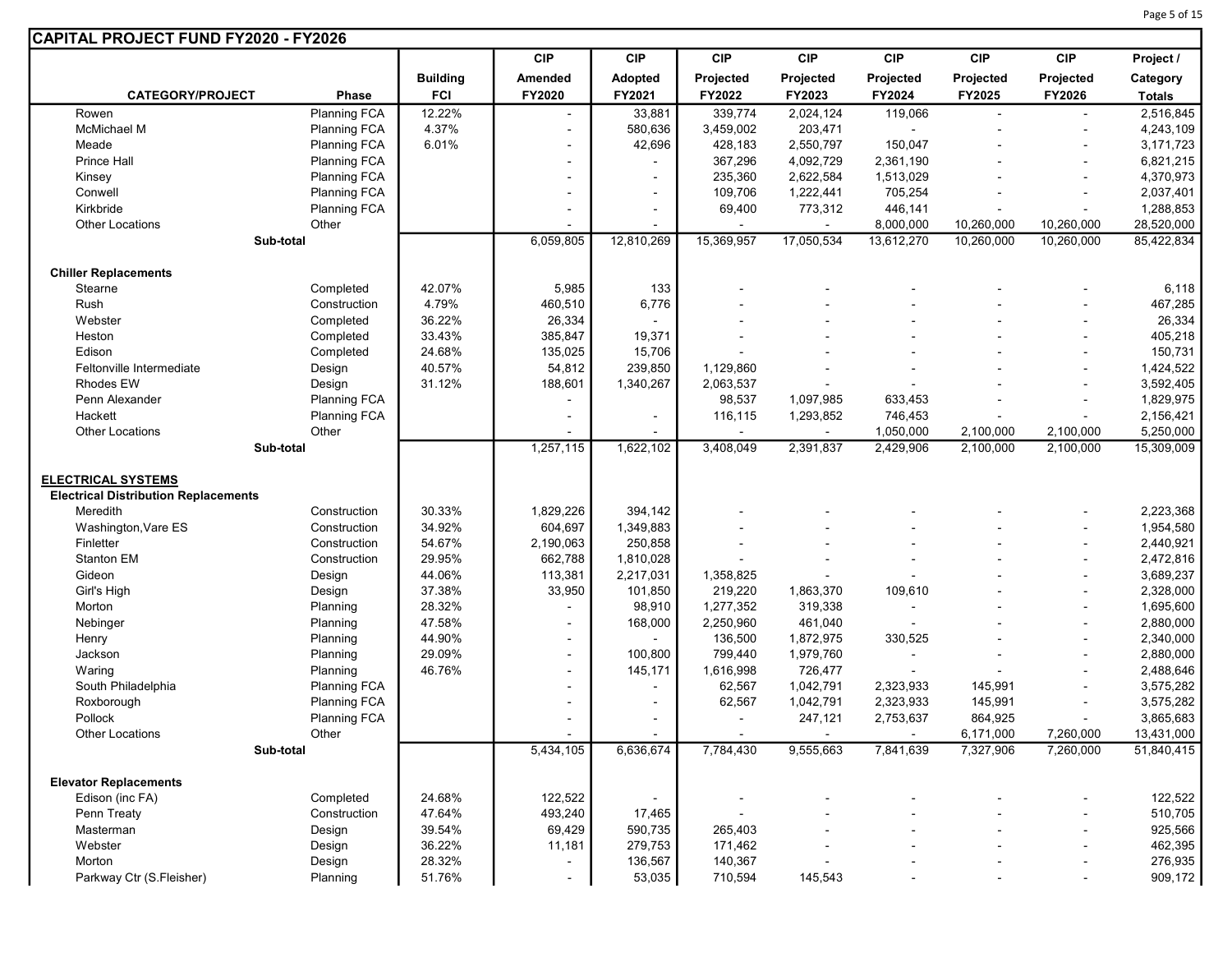|                                         |                     |                 | <b>CIP</b>               | <b>CIP</b>               | <b>CIP</b> | <b>CIP</b>     | <b>CIP</b>             | <b>CIP</b>             | <b>CIP</b>               | Project /               |
|-----------------------------------------|---------------------|-----------------|--------------------------|--------------------------|------------|----------------|------------------------|------------------------|--------------------------|-------------------------|
|                                         |                     | <b>Building</b> | Amended                  | <b>Adopted</b>           | Projected  | Projected      | Projected              | Projected              | Projected                | Category                |
| <b>CATEGORY/PROJECT</b>                 | Phase               | <b>FCI</b>      | FY2020                   | FY2021                   | FY2022     | FY2023         | FY2024                 | FY2025                 | FY2026                   | <b>Totals</b>           |
| Mastbaum                                | Planning            | 49.87%          | $\blacksquare$           | 37,800                   | 126,900    | 864,450        | 50,850                 | $\blacksquare$         | $\sim$                   | 1,080,000               |
| Tilden                                  | <b>Planning FCA</b> |                 | $\blacksquare$           |                          | 66,150     | 737,100        | 330,750                |                        |                          | 1,134,000               |
| <b>Other Locations</b>                  | Other               |                 |                          |                          |            |                | 1,800,000              | 2,700,000              | 2,700,000                | 7,200,000               |
| Sub-total                               |                     |                 | 696,371                  | 1,115,355                | 1,480,875  | 1,747,093      | 2,181,600              | 2,700,000              | 2,700,000                | 12,621,295              |
| <b>Emergency Generator Replacements</b> |                     |                 |                          |                          |            |                |                        |                        |                          |                         |
| Moore                                   | Completed           | 46.42%          | 4,269                    | $\blacksquare$           |            |                |                        |                        |                          | 4,269                   |
| Elkin                                   | Completed           | 53.41%          | 3,937                    |                          |            |                |                        |                        |                          | 3,937                   |
| Roosevelt                               | Completed           | 58.56%          | 9,480                    | $\overline{\phantom{a}}$ |            |                |                        |                        |                          | 9,480                   |
| Wister                                  | Completed           | 46.24%          | 53,825                   |                          |            |                |                        |                        |                          | 53,825                  |
| Harrington                              | Completed           | 46.27%          | 61,596                   |                          |            |                |                        |                        |                          | 61,596                  |
| Henry                                   | Completed           | 44.90%          | 39,134                   |                          |            |                |                        |                        |                          | 39,134                  |
| Kinsey                                  | Construction        | 48.48%          | 99,404                   | 9,508                    |            |                |                        |                        |                          | 108,912                 |
| Sheppard                                | Construction        | 76.62%          | $\mathbf{r}$             |                          |            | 11,606         | 109,473                | 12,012                 | $\overline{\phantom{a}}$ | 133,090                 |
| Steel                                   | Completed           | 29.81%          | 39,909                   |                          |            | $\overline{a}$ |                        |                        |                          | 39,909                  |
| Dunbar                                  | Completed           | 60.46%          | 50,854                   | 1,996                    |            |                |                        |                        |                          | 52,850                  |
| Lowell                                  | Completed           | 32.30%          | 44,621                   |                          |            |                |                        |                        |                          | 44,621                  |
| Boone                                   | Construction        | 42.33%          | 110,741                  | 23,729                   |            |                |                        |                        | $\overline{a}$           | 134,470                 |
| Howe                                    | Completed           | 38.96%          | 10,671                   | 785                      |            |                |                        |                        | $\overline{\phantom{a}}$ | 11,456                  |
| Rowen                                   | Construction        | 37.30%          | 116,105                  | 92,645                   |            |                |                        |                        |                          | 208,750                 |
| Carnell                                 | Planning            | 58.78%          | $\overline{a}$           | 3,675                    | 11,025     | 198,800        |                        |                        |                          | 213,500                 |
| Barton                                  | Planning            | 49.35%          | $\blacksquare$           | 3,675                    | 1,470      | 159,040        | 39,760                 |                        | $\overline{\phantom{a}}$ | 203,945                 |
| Forrest                                 | Planning            | 49.33%          | $\blacksquare$           | 3,981                    | 11,944     | 159,460        | 39,865                 |                        |                          | 215,250                 |
| Decatur                                 | Planning            | 48.90%          | $\blacksquare$           | 3,675                    | 11,025     | 159,040        | 39,760                 |                        | $\overline{a}$           | 213,500                 |
| Hancock                                 | Planning            | 39.81%          |                          | 3,981                    | 11,944     | 159,460        | 39,865                 |                        | $\overline{\phantom{a}}$ | 215,250                 |
| <b>CEP</b>                              | <b>Planning FCA</b> |                 |                          |                          | 36,750     | 409,500        | 183,750                |                        |                          | 630,000                 |
| Morton T                                | <b>Planning FCA</b> |                 |                          |                          | 20,784     | 194,477        | 86,599                 |                        |                          | 301,861                 |
| Swenson                                 | Planning FCA        |                 |                          |                          | 21,202     | 117,262        | 50,482                 |                        |                          | 188,947                 |
| Feltonville Int                         | Planning FCA        |                 |                          |                          | 11,102     | 70,843         | 30,840                 |                        |                          | 112,785                 |
| Northeast                               | <b>Planning FCA</b> |                 |                          |                          | 21,000     | 196,500        | 87,500                 |                        |                          | 305,000                 |
| Pennell                                 | <b>Planning FCA</b> |                 |                          |                          | 25,725     | 142,275        | 61,250                 |                        |                          | 229,250                 |
| Ellwood                                 | <b>Planning FCA</b> |                 |                          |                          | 22,050     | 140,700        | 61,250                 |                        |                          | 224,000                 |
| McCloskey                               | <b>Planning FCA</b> |                 |                          |                          |            |                |                        |                        |                          |                         |
| Other Locations                         |                     |                 |                          |                          | 19,600     | 139,650        | 61,250                 |                        | 2,400,000                | 220,500                 |
|                                         | Other<br>Sub-total  |                 | 644,546                  | 147,650                  | 225,621    | 2,258,614      | 1,400,000<br>2,291,644 | 2,400,000<br>2.412.012 | 2,400,000                | 6,200,000<br>10,380,087 |
|                                         |                     |                 |                          |                          |            |                |                        |                        |                          |                         |
| <b>ReLighting</b>                       |                     |                 |                          |                          |            |                |                        |                        |                          |                         |
| Carnell                                 | Construction        | 58.78%          | 972,252                  | 153,812                  |            |                |                        |                        |                          | 1,126,064               |
| Gompers                                 | Completed           | 58.99%          | 858,039                  | 42,900                   |            |                |                        |                        |                          | 900,939                 |
| Marshall, J                             | Completed           | 53.43%          | 110,331                  |                          |            |                |                        |                        |                          | 110,331                 |
| Martin, James                           | Completed           | 59.22%          | 727,111                  | 89,389                   |            |                |                        |                        | $\overline{a}$           | 816,500                 |
| Spring Garden                           | Completed           | 58.54%          | 221,814                  | 18,674                   |            |                |                        |                        | $\overline{a}$           | 240,488                 |
| Bodine                                  | Construction        | 59.43%          | 673,690                  | 138,585                  |            |                |                        |                        |                          | 812,275                 |
| Taylor                                  | Construction        | 55.84%          | 207,156                  | 525,646                  |            |                |                        |                        | $\overline{a}$           | 732,802                 |
| Pennypacker                             | Advertisement       | 54.25%          | 130,074                  | 499,612                  | 68,142     |                |                        |                        | $\overline{a}$           | 697,829                 |
| Sullivan                                | Completed           | 54.14%          | 183,610                  | 578,175                  |            |                |                        |                        | $\overline{a}$           | 761,785                 |
| Lincoln GESA                            | Construction        |                 | 570,082                  | 1,211,423                |            |                |                        |                        | $\overline{a}$           | 1,781,505               |
| <b>Bryant</b>                           | Planning            | 39.73%          | $\blacksquare$           | 403,484                  | 4,494,230  | 2,019,147      |                        |                        | $\overline{\phantom{a}}$ | 6,916,860               |
| Arthur                                  | Planning            | 29.95%          | $\overline{\phantom{a}}$ |                          | 168,000    | 1,871,280      | 840,720                |                        | $\overline{\phantom{a}}$ | 2,880,000               |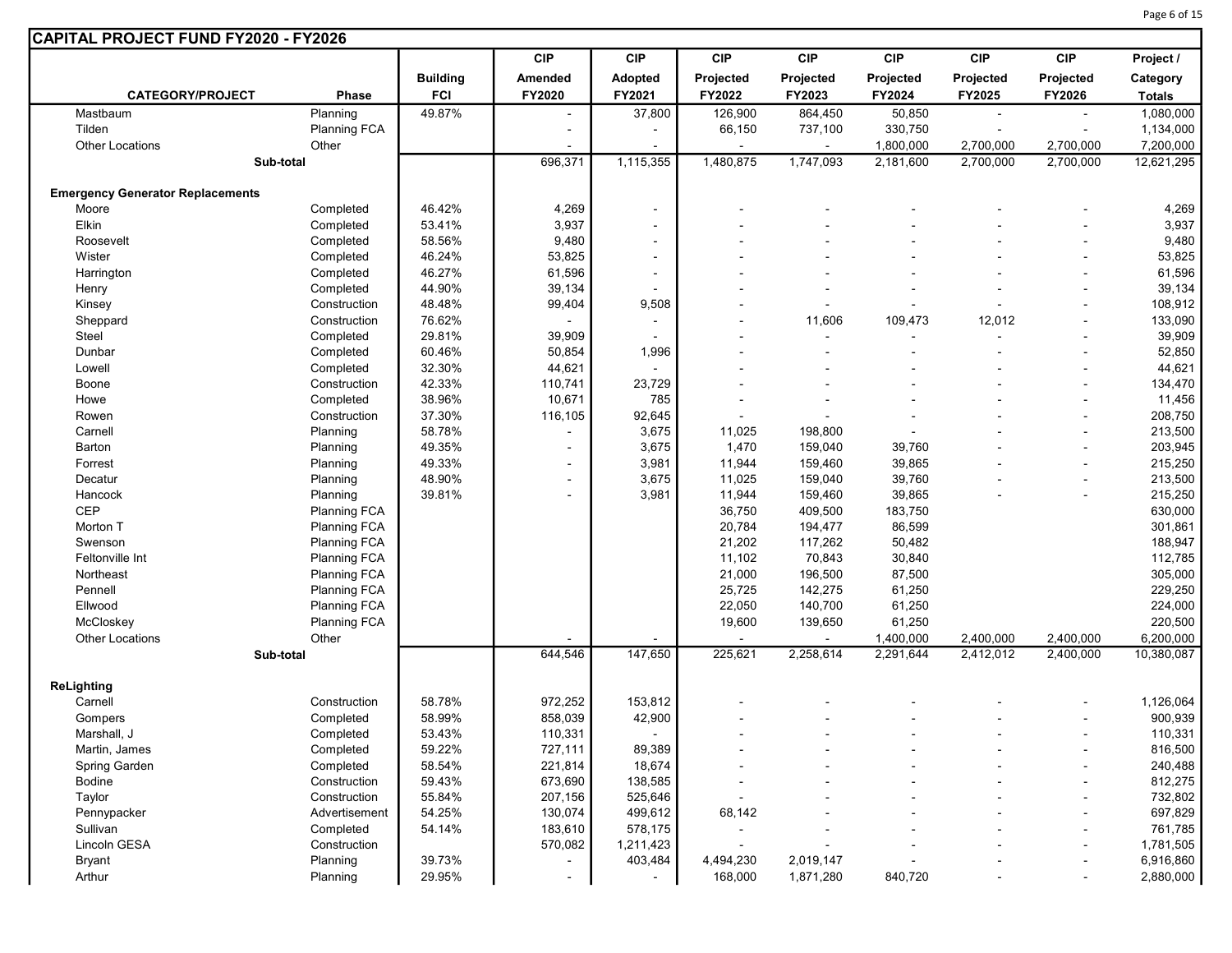|                                       |                     |                 | <b>CIP</b>               | <b>CIP</b>               | <b>CIP</b> | <b>CIP</b> | <b>CIP</b> | <b>CIP</b> | <b>CIP</b>               | Project /     |
|---------------------------------------|---------------------|-----------------|--------------------------|--------------------------|------------|------------|------------|------------|--------------------------|---------------|
|                                       |                     | <b>Building</b> | Amended                  | Adopted                  | Projected  | Projected  | Projected  | Projected  | Projected                | Category      |
| <b>CATEGORY/PROJECT</b>               | Phase               | <b>FCI</b>      | FY2020                   | FY2021                   | FY2022     | FY2023     | FY2024     | FY2025     | FY2026                   | <b>Totals</b> |
| Kelly, John                           | Planning            | 42.00%          |                          | 214,200                  | 2,385,882  | 1,071,918  |            |            | $\sim$                   | 3,672,000     |
| Kirkbride                             | Planning            |                 |                          | $\blacksquare$           | 221,773    | 2,470,232  | 1,109,815  |            |                          | 3,801,820     |
| McClure                               | Planning            |                 |                          | 102,426                  | 812,336    | 2,011,695  |            |            | $\overline{\phantom{a}}$ | 2,926,457     |
| Howe                                  | Planning            |                 | 101,281                  | 54,732                   | 183,744    | 1,251,674  | 73,628     |            |                          | 1,665,059     |
| Rowen                                 | <b>Planning FCA</b> |                 |                          |                          |            | 111,096    | 1,237,923  | 388,835    | $\blacksquare$           | 1,737,854     |
| Hunter (Old)                          | <b>Planning FCA</b> |                 | $\blacksquare$           | $\blacksquare$           | $\sim$     | 71,593     | 797,752    | 250,576    | $\blacksquare$           | 1,119,920     |
| <b>Other Locations</b>                | Other               |                 |                          |                          |            |            | 3,625,000  | 3,625,000  | 3,625,000                | 10,875,000    |
|                                       | Sub-total           |                 | 4,755,439                | 4,033,059                | 8,334,107  | 10,878,635 | 7,684,837  | 4,264,411  | 3,625,000                | 43,575,487    |
| <b>Fire Alarm System Replacements</b> |                     |                 |                          |                          |            |            |            |            |                          |               |
| <b>Bethune</b>                        | Completed           | 35.31%          | 4,232                    | $\overline{a}$           |            |            |            |            |                          | 4,232         |
| Cook Wissahickon                      | Completed           | 45.82%          | 3,130                    | $\blacksquare$           |            |            |            |            |                          | 3,130         |
| Cooke J                               | Completed           | 48.86%          | 4,624                    | $\blacksquare$           |            |            |            |            |                          | 4,624         |
| Hancock                               | Completed           | 39.81%          | 13,119                   | $\blacksquare$           |            |            |            |            |                          | 13,119        |
| Kelly JB                              | Completed           | 42.00%          | 5,401                    | $\blacksquare$           |            |            |            |            |                          | 5,401         |
| Lea                                   | Completed           | 39.18%          | 9,052                    | $\blacksquare$           |            |            |            |            |                          | 9,052         |
| Moffet                                | Completed           | 45.74%          | 3,082                    | $\blacksquare$           |            |            |            |            |                          | 3,082         |
| Morris                                | Completed           | 43.44%          | 2,520                    | $\blacksquare$           |            |            |            |            |                          | 2,520         |
| Prince Hall                           | Completed           | 35.17%          | 3,912                    | $\blacksquare$           |            |            |            |            |                          | 3,912         |
| Taggart                               | Completed           | 31.03%          | 12,015                   | $\blacksquare$           |            |            |            |            |                          | 12,015        |
| Taylor                                | Completed           | 55.84%          | 5,497                    | $\overline{\phantom{a}}$ |            |            |            |            |                          | 5,497         |
| Pennell                               | Completed           | 58.92%          | 8,136                    | $\blacksquare$           |            |            |            |            |                          | 8,136         |
| Forrest                               | Completed           | 49.33%          | 17,522                   | 1,887                    |            |            |            |            |                          | 19,408        |
| Morrison                              | Completed           | 41.21%          | 7,652                    | $\blacksquare$           |            |            |            |            |                          | 7,652         |
| LaBrum                                | Design              | 50.35%          | 35,777                   | 165,541                  | 59,020     |            |            |            |                          | 260,338       |
| <b>Conwell Annex</b>                  | Design              | 28.67%          | 10,263                   | 256,799                  | 157,393    |            |            |            |                          | 424,456       |
| Decatur                               | Design              | 48.90%          | 12,675                   | 395,302                  | 177,600    |            |            |            |                          | 585,577       |
| Day                                   | Design              | 46.02%          | 6,190                    | 167,386                  | 82,444     |            |            |            |                          | 256,021       |
| Stearne                               | Design              | 42.07%          | 10,454                   | 261,568                  | 160,316    |            |            |            |                          | 432,338       |
| Robeson                               | Design              | 32.11%          | 12,740                   | 156,996                  | 161,364    |            |            |            |                          | 331,100       |
| Jackson                               | Planning            | 29.09%          |                          | 50,600                   | 384,200    | 45,200     |            |            |                          | 480,000       |
| Powel                                 | Planning            | 48.35%          |                          | 2,426                    | 7,277      | 121,344    | 21,414     |            |                          | 152,460       |
| Feltonville Intermediate              | Planning            | 40.57%          | $\overline{\phantom{a}}$ | 29,400                   | 327,474    | 147,126    |            |            |                          | 504,000       |
| Marshall, J                           | Planning            | 49.35%          | $\overline{a}$           | 15,750                   | 140,175    | 144,075    |            |            |                          | 300,000       |
| Swenson                               | Planning            | 24.10%          | $\overline{a}$           | 54,155                   | 384,847    | 592,529    |            |            |                          | 1,031,532     |
| <b>Furness</b>                        | Planning            | 41.75%          | $\overline{\phantom{a}}$ | 35,000                   | 389,850    | 175,150    |            |            | $\overline{\phantom{a}}$ | 600,000       |
| Northeast                             | <b>Planning FCA</b> |                 | $\overline{\phantom{a}}$ |                          | 121,070    | 1,349,063  | 605,349    |            |                          | 2,075,482     |
| Sharswood                             | <b>Planning FCA</b> |                 |                          |                          | 15,738     | 175,369    | 78,691     |            |                          | 269,798       |
| Howe                                  | <b>Planning FCA</b> |                 | $\overline{a}$           |                          | 17,860     | 199,007    | 89,298     |            |                          | 306,164       |
| Saul                                  | <b>Planning FCA</b> |                 | $\overline{\phantom{a}}$ |                          | 36,750     | 409,500    | 183,750    |            |                          | 630,000       |
| Spring Garden                         | <b>Planning FCA</b> |                 |                          |                          | 15,304     | 170,534    | 76,522     |            |                          | 262,360       |
| Hunter (Old)                          | <b>Planning FCA</b> |                 |                          |                          | 15,627     | 174,131    | 78,136     |            |                          | 267,893       |
| McClure                               | <b>Planning FCA</b> |                 | $\overline{\phantom{a}}$ |                          | 35,942     | 400,498    | 179,711    |            |                          | 616,151       |
| Waring                                | <b>Planning FCA</b> |                 |                          |                          | 20,971     | 233,680    | 104,856    |            |                          | 359,507       |
| Other Locations                       | Other               |                 |                          |                          |            |            | 1,737,800  | 2,737,800  | 2,737,800                | 7,213,400     |
|                                       | Sub-total           |                 | 187,994                  | 1,592,811                | 2,711,223  | 4,337,206  | 3,155,526  | 2,737,800  | 2,737,800                | 17,460,359    |

Page 7 of 15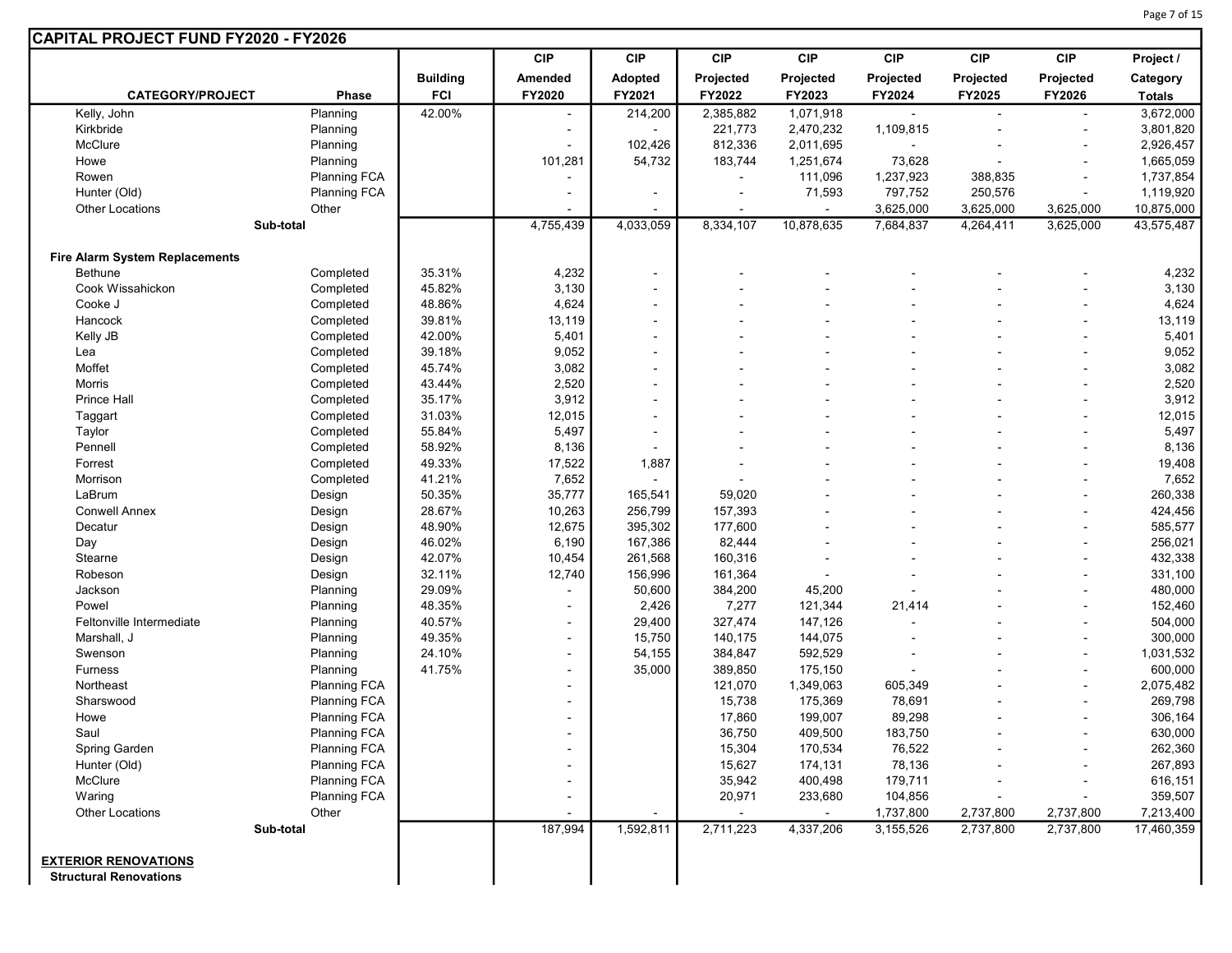| <b>CAPITAL PROJECT FUND FY2020 - FY2026</b> |                                            |                 |                                  |            |                          |                              |                          |            |                                  |               |
|---------------------------------------------|--------------------------------------------|-----------------|----------------------------------|------------|--------------------------|------------------------------|--------------------------|------------|----------------------------------|---------------|
|                                             |                                            |                 | <b>CIP</b>                       | <b>CIP</b> | <b>CIP</b>               | <b>CIP</b>                   | <b>CIP</b>               | <b>CIP</b> | <b>CIP</b>                       | Project /     |
|                                             |                                            | <b>Building</b> | Amended                          | Adopted    | Projected                | Projected                    | Projected                | Projected  | Projected                        | Category      |
| <b>CATEGORY/PROJECT</b>                     | Phase                                      | <b>FCI</b>      | FY2020                           | FY2021     | FY2022                   | FY2023                       | FY2024                   | FY2025     | FY2026                           | <b>Totals</b> |
| Richmond (inc play roof deck)               | Completed                                  | 79.03%          | 18,193                           |            | $\overline{\phantom{a}}$ |                              |                          |            |                                  | 18,193        |
| Heston (inc Roof Replacement)               | Completed                                  | 33.43%          | 143,032                          |            |                          |                              |                          |            |                                  | 143,032       |
| L. P. Hill                                  | Completed                                  |                 | 4,167                            |            |                          |                              |                          |            |                                  | 4,167         |
| Pollock                                     | Completed                                  | 36.31%          | 33,583                           |            |                          |                              |                          |            |                                  | 33,583        |
| <b>Bodine</b>                               | Construction                               | 59.43%          | 498,204                          | 43,719     |                          |                              |                          |            |                                  | 541,923       |
| Central                                     | Construction                               | 35.04%          | 4,396,761                        | 2,729,363  | 181,352                  |                              |                          |            | ÷,                               | 7,307,475     |
| Beeber (Coal Ash Pit)                       | Completed                                  | 31.31%          | 327,791                          | 14,413     |                          |                              |                          |            | $\blacksquare$                   | 342,204       |
| Bryant (Coal Ash Pit)                       | Completed                                  | 39.73%          | 383,971                          | 13,669     |                          |                              |                          |            |                                  | 397,640       |
| Dobson                                      | Construction                               | 36.01%          | 171,340                          | 337,056    |                          |                              |                          |            |                                  | 508,395       |
| Hartranft                                   | Design                                     | 44.51%          | 35,941                           | 1,469,914  | 660,396                  |                              |                          |            | $\blacksquare$                   | 2,166,251     |
| Kensington HS (inc Windows)                 | Design                                     | 40.22%          | 92,750                           | 2,153,434  | 2,241,329                |                              |                          |            |                                  | 4,487,512     |
| <b>Shallcross Garage</b>                    | Completed                                  | 53.10%          | 364,834                          | 55,538     |                          |                              |                          |            | $\blacksquare$                   | 420,373       |
| Ludlow                                      | Design                                     | 48.27%          | 39,480                           | 1,453,370  | 510,644                  | $\blacksquare$               |                          |            | $\blacksquare$                   | 2,003,494     |
| <b>Finletter Envelope</b>                   | Design                                     | 54.67%          | 42,462                           | 264,479    | 2,138,639                | 466,114                      |                          |            | $\blacksquare$                   | 2,911,693     |
| Dunbar                                      | Design                                     | 60.46%          | 65,718                           | 1,908,312  | 857,357                  | $\sim$                       |                          |            | $\blacksquare$                   | 2,831,387     |
| <b>Morris</b>                               |                                            | 43.44%          | 32,548                           | 663,355    | 232,872                  | 1,162                        |                          |            |                                  | 929,936       |
| Nebinger                                    | Design                                     | 47.58%          | 91,105                           | 643,311    | 1,823,713                | 126,647                      |                          |            | $\blacksquare$<br>$\blacksquare$ | 2,684,775     |
| <b>Taylor Fire Tower</b>                    | Design                                     | 55.84%          | 72,289                           | 358,118    | 946,528                  | $\blacksquare$               |                          |            |                                  | 1,376,935     |
| Fox Chase Façade                            | Design                                     | 53.10%          | 15,975                           | 2,063,092  | 515,773                  | $\blacksquare$               |                          |            | $\overline{\phantom{a}}$         | 2,594,840     |
| Blankenburg                                 | Design<br>Design                           | 29.29%          | 70,000                           | 210,000    | 3,842,000                | 18,000                       |                          |            | $\blacksquare$                   | 4,140,000     |
| Mann Mastery                                | <b>Board Approval</b>                      |                 | 53,049                           | 1,007,933  |                          |                              |                          |            |                                  | 1,060,982     |
| Barton                                      | Planning                                   | 49.35%          |                                  | 315,000    | 2,491,650                | 2,593,350                    |                          |            | $\blacksquare$                   | 5,400,000     |
| Spring Garden                               |                                            | 58.54%          |                                  | 135,609    | 1,510,490                | 678,626                      |                          |            | $\sim$                           | 2,324,724     |
| Feltonville Intermediate                    | Planning<br>Planning                       | 40.57%          | $\blacksquare$<br>$\blacksquare$ | 219,236    | 1,086,086                | 2,870,595                    |                          |            |                                  | 4,175,917     |
| Passyunk Garage                             | Planning                                   |                 |                                  | 168,000    | 564,000                  | 3,842,000                    | 226,000                  |            | $\blacksquare$                   | 4,800,000     |
| <b>Gratz Envelope</b>                       | <b>Planning FCA</b>                        |                 |                                  |            | 469,751                  | 5,234,370                    | 2,348,756                |            |                                  | 8,052,877     |
| <b>Conwell Envelope</b>                     |                                            |                 |                                  |            | 296,166                  | 3,300,137                    | 1,480,831                |            | $\blacksquare$<br>$\blacksquare$ | 5,077,134     |
| Hancock Envelope                            | <b>Planning FCA</b><br><b>Planning FCA</b> |                 |                                  |            | 165,204                  | 1,840,844                    | 826,020                  |            |                                  | 2,832,068     |
| Mifflin Envelope                            |                                            |                 |                                  |            | 126,402                  | 1,408,477                    | 632,009                  |            | $\sim$                           | 2,166,887     |
|                                             | <b>Planning FCA</b><br>Other               |                 |                                  |            |                          |                              |                          |            |                                  |               |
| <b>Other Locations</b>                      |                                            |                 |                                  |            | $\blacksquare$           | $\blacksquare$<br>22,380,321 | 10,497,364               | 12,497,364 | 12,497,364                       | 35,492,092    |
|                                             | Sub-total                                  |                 | 6,953,192                        | 16,226,920 | 20,660,351               |                              | 16,010,979               | 12,497,364 | 12,497,364                       | 107,226,490   |
| <b>Window Replacements</b>                  |                                            |                 |                                  |            |                          |                              |                          |            |                                  |               |
| Lingelbach                                  | Completed                                  | 43.05%          | 2,134                            |            |                          |                              |                          |            |                                  | 2,134         |
| Comly                                       | Design                                     | 45.69%          | 357,416                          | 1,542,793  | 39,349                   | 9,837                        |                          |            |                                  | 1,949,395     |
| Potter-Thomas                               | Construction                               | 36.59%          | 425,405                          | 320,226    |                          |                              |                          |            |                                  | 745,631       |
| Ellwood                                     | Planning                                   | 54.78%          | 13,646                           | 146,672    | 775,388                  |                              |                          |            |                                  | 935,706       |
| Swenson                                     | <b>Planning FCA</b>                        |                 |                                  |            | 295,130                  | 3,288,587                    | 1,475,648                |            |                                  | 5,059,364     |
| <b>Other Locations</b>                      | Other                                      |                 |                                  |            | $\sim$                   |                              | 1,550,000                | 3,100,000  | 3,100,000                        | 7,750,000     |
|                                             | Sub-total                                  |                 | 798,601                          | 2,009,691  | 1,109,867                | 3,298,424                    | 3,025,648                | 3,100,000  | 3,100,000                        | 16,442,230    |
|                                             |                                            |                 |                                  |            |                          |                              |                          |            |                                  |               |
| <b>Exterior Door Replacements</b>           |                                            |                 |                                  |            |                          |                              |                          |            |                                  |               |
| Mitchell                                    | Design                                     | 34.77%          | 9,489                            | 344,657    | 38,295                   | $\sim$                       | $\blacksquare$           |            |                                  | 392,442       |
| Furness, Horace                             | Planning                                   | 41.75%          |                                  |            | 7,650                    | 70,910                       | 12,513                   |            |                                  | 91,073        |
| Emlen, Eleanor C.                           | Planning                                   | 64.79%          |                                  | 11,343     | 98,951                   | 24,738                       | $\overline{\phantom{0}}$ |            |                                  | 135,031       |
| Clymer                                      | Design                                     |                 | 20,082                           | 111,931    | 266,432                  | $\sim$                       | ۰                        |            | $\overline{\phantom{a}}$         | 398,445       |
| Hopkinson                                   | Planning                                   |                 | $\blacksquare$                   | 8,161      | 45,487                   | 108,274                      | $\blacksquare$           |            |                                  | 161,921       |
| Beeber, Dimner                              | Planning FCA                               |                 |                                  |            | 16,065                   | 179,013                      | 80,327                   |            |                                  | 275,405       |
| <b>Other Locations</b>                      | Other                                      |                 | $\blacksquare$                   | 2,869      | 7,459                    | 142,592                      | 506,977                  | 604,146    | 604,146                          | 1,868,189     |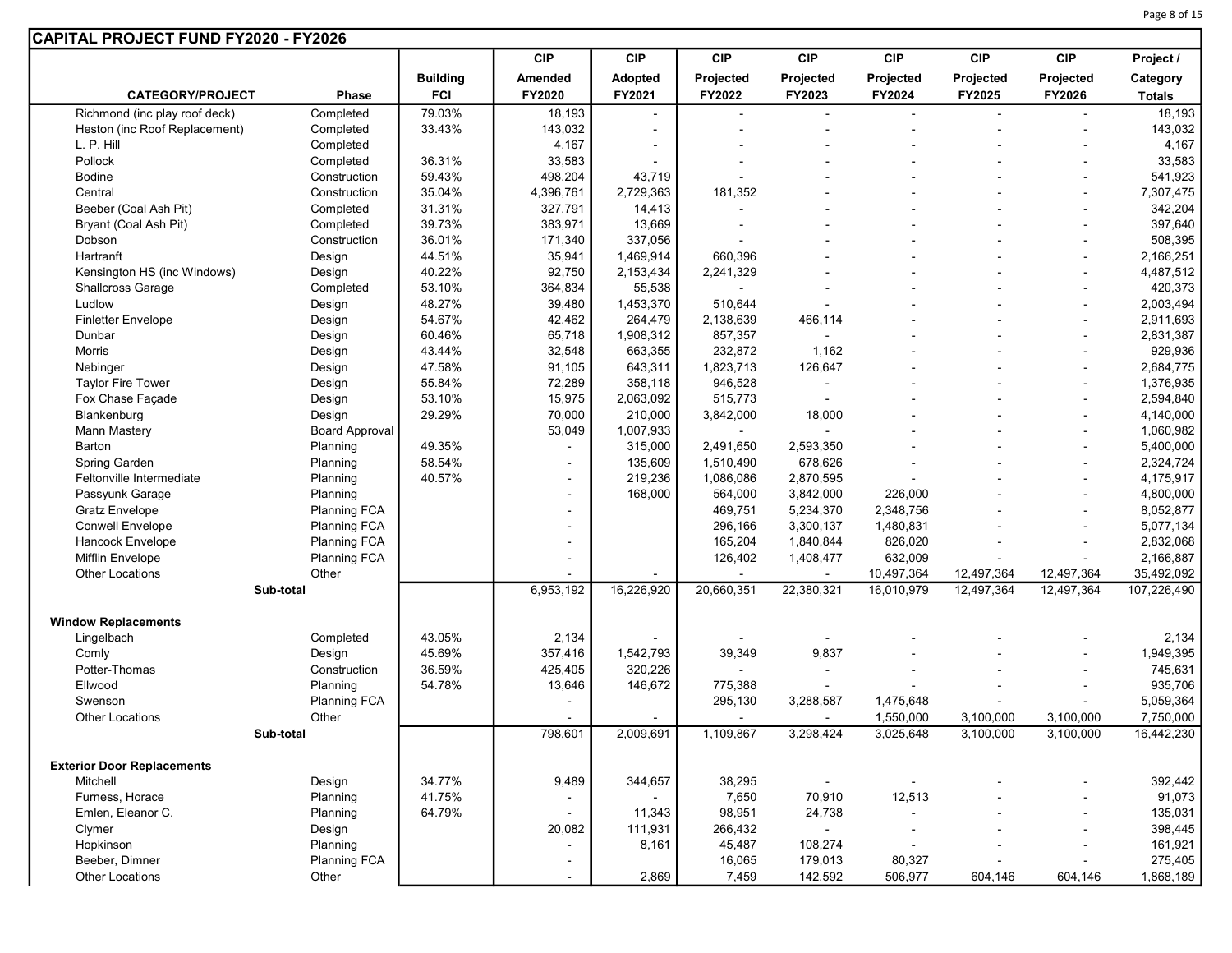| CAPITAL PROJECT FUND FY2020 - FY2026 |                     |                 |                          |                          |                |                |            |            |                          |               |
|--------------------------------------|---------------------|-----------------|--------------------------|--------------------------|----------------|----------------|------------|------------|--------------------------|---------------|
|                                      |                     |                 | <b>CIP</b>               | <b>CIP</b>               | <b>CIP</b>     | <b>CIP</b>     | <b>CIP</b> | <b>CIP</b> | <b>CIP</b>               | Project /     |
|                                      |                     | <b>Building</b> | Amended                  | Adopted                  | Projected      | Projected      | Projected  | Projected  | Projected                | Category      |
| <b>CATEGORY/PROJECT</b>              | <b>Phase</b>        | <b>FCI</b>      | FY2020                   | FY2021                   | FY2022         | FY2023         | FY2024     | FY2025     | FY2026                   | <b>Totals</b> |
|                                      | Sub-total           |                 | 29,571                   | 478,961                  | 480,340        | 525,526        | 599,817    | 604,146    | 604,146                  | 3,322,507     |
|                                      |                     |                 |                          |                          |                |                |            |            |                          |               |
| <b>Interior Door Replacement</b>     |                     |                 |                          |                          |                |                |            |            |                          |               |
| Marshall J                           | Planning            | 53.43%          | $\blacksquare$           | 35,000                   | 480,250        | 84,750         |            |            |                          | 600,000       |
| Sheridan                             | Planning            | 41.74%          |                          | 39,748                   | 397,821        | 243,826        |            |            |                          | 681,395       |
| Allen. Ethel D.                      | Planning            | 9.10%           |                          | 36,749                   | 409,337        | 183,905        |            |            |                          | 629,991       |
| Stearne, Allen M.                    | Planning            | 42.07%          | $\overline{\phantom{0}}$ | 26,163                   | 232,853        | 239,331        |            |            |                          | 498,347       |
| Wagner                               | <b>Planning FCA</b> |                 |                          |                          | 21,049         | 234,543        | 105,244    |            |                          | 360,835       |
| Meade                                | <b>Planning FCA</b> |                 |                          |                          | 56,102         | 625,138        | 280,511    |            |                          | 961,750       |
| Bartram                              | <b>Planning FCA</b> |                 |                          |                          | 26,298         | 293,032        | 131,489    |            |                          | 450,818       |
| Various Locations                    | Other               |                 |                          |                          |                |                | 500,000    | 750,000    | 750,000                  | 2,000,000     |
|                                      | Sub-total           |                 | $\blacksquare$           | 137,661                  | 1,623,709      | 1,904,524      | 1,017,243  | 750,000    | 750,000                  | 6,183,137     |
| <b>Roof Replacements</b>             |                     |                 |                          |                          |                |                |            |            |                          |               |
| Loesche                              | Completed           | 52.56%          | 1,022                    | $\overline{\phantom{a}}$ |                |                |            |            |                          | 1,022         |
| <b>Bryant</b>                        | Completed           | 39.73%          | 10,812                   | $\overline{\phantom{a}}$ |                |                |            |            |                          | 10,812        |
| Dunbar                               | Completed           | 60.46%          | 8,446                    | $\overline{\phantom{a}}$ |                |                |            |            |                          | 8,446         |
| Harrington inc Annex                 | Completed           | 46.27%          | 14,790                   | $\overline{\phantom{a}}$ |                |                |            |            |                          | 14,790        |
| Kearny                               | Completed           | 35.81%          | 2,044                    | $\blacksquare$           |                |                |            |            |                          | 2,044         |
| Marshall, T.                         | Completed           | 4.15%           | 100,280                  |                          |                |                |            |            |                          | 100,280       |
| Sharswood                            | Completed           | 26.97%          | 315,840                  | 19,270                   |                |                |            |            | $\overline{\phantom{a}}$ | 335,110       |
| Harrity                              | Completed           | 38.42%          | 76,215                   |                          |                |                |            |            |                          | 76,215        |
| Comly                                | Completed           | 45.69%          | 662,558                  | 46,731                   |                |                |            |            |                          | 709,289       |
| Hamilton                             | Completed           | 63.08%          | 60,083                   |                          |                |                |            |            | $\overline{\phantom{a}}$ | 60,083        |
| Carnell LSH                          | Construction        | 4.43%           | 501,268                  | 1,290,592                |                |                |            |            |                          | 1,791,860     |
| Finletter LSH (KPN)                  | Completed           | 6.26%           | 1,016,095                |                          |                |                |            |            |                          | 1,016,095     |
| Meade                                | Design              | 56.21%          | 296,734                  | 877,834                  | 11,863         |                |            |            |                          | 1,186,430     |
| Wister (KPN)                         | Completed           | 46.24%          | 102,286                  |                          |                |                |            |            |                          | 102,286       |
| Creighton LSH                        | Construction        | 0.07%           | 32,350                   | 44,148                   |                |                |            |            |                          | 76,498        |
| Taylor                               | <b>Bid Opening</b>  | 55.84%          | 27,601                   | 1,010,148                | 206,898        |                |            |            |                          | 1,244,646     |
| West Philadelphia Field              | Design              | 38.16%          | 3,003                    | 237,574                  | 247,271        |                |            |            |                          | 487,849       |
| Forrest                              | Construction        | 49.33%          | 30,576                   | 344,564                  |                |                |            |            |                          | 375,140       |
| Haverford Ctr (KPN)                  | Construction        | 53.31%          | 275,705                  | 611,178                  |                |                |            |            |                          | 886,882       |
| Masterman                            | Design              | 39.54%          | 54,433                   | 1,274,457                | 569,036        |                |            |            | $\sim$                   | 1,897,926     |
| Lingelbach                           | Design              | 43.05%          | 34,897                   | 754,867                  | 371,800        |                |            |            |                          | 1,161,563     |
| Edmonds F                            | Design              | 41.36%          | 60,782                   | 824,499                  | 694,385        |                |            |            |                          | 1,579,666     |
| Roxborough (KPN)                     | Construction        | 21.88%          | 1,005,279                | 2,207,846                |                |                |            |            |                          | 3,213,125     |
| LaBrum (KPN)                         | Construction        | 50.35%          | 543,473                  | 1,205,389                |                |                |            |            |                          | 1,748,862     |
| Palumbo (KPN)                        | Design              | 11.03%          | 10,214                   | 5,498,051                | 1,736,227      |                |            |            |                          | 7,244,492     |
| Cooke                                | Planning            | 48.86%          | $\blacksquare$           | 151,438                  | 2,077,947      | 366,696        |            |            |                          | 2,596,081     |
| Webster LSH                          | Design              | 0.08%           | 29,857                   | 797,178                  | 819,357        |                |            |            |                          | 1,646,392     |
| Spruance LSH                         | Planning            | 0.64%           |                          | 101,093                  | 1,468,740      | 163,193        |            |            |                          | 1,733,027     |
| Penrose LSH (KPN)                    | <b>Bid Opening</b>  | 2.73%           | ۰                        | 1,253,173                | 221,148        |                |            |            |                          | 1,474,321     |
| Hopkinson LSH (KPN)                  | Construction        | 5.84%           | 36,293                   | 108,878                  | $\blacksquare$ | $\blacksquare$ |            |            | $\overline{\phantom{a}}$ | 145,170       |
| Broad St Garage                      | Construction        |                 | 731,779                  | 105,037                  |                |                |            |            |                          | 836,816       |
| Belmont                              | Planning            |                 |                          | 65,940                   | 221,370        | 1,507,985      | 88,705     |            |                          | 1,884,000     |
| Taggart (KPN)                        | <b>Bid Opening</b>  | 31.03%          | $\overline{\phantom{a}}$ | 874,525                  | 154,328        | $\sim$         |            |            |                          | 1,028,852     |
| Sayre Pool                           | Planning            | 20.24%          | $\blacksquare$           | 35,000                   | 389,850        | 175,150        |            |            |                          | 600,000       |
| Feltonville Arts and Sciences        | Planning            | 12.04%          | $\overline{\phantom{0}}$ | 92,306                   | 1,028,154      | 461,924        |            |            |                          | 1,582,385     |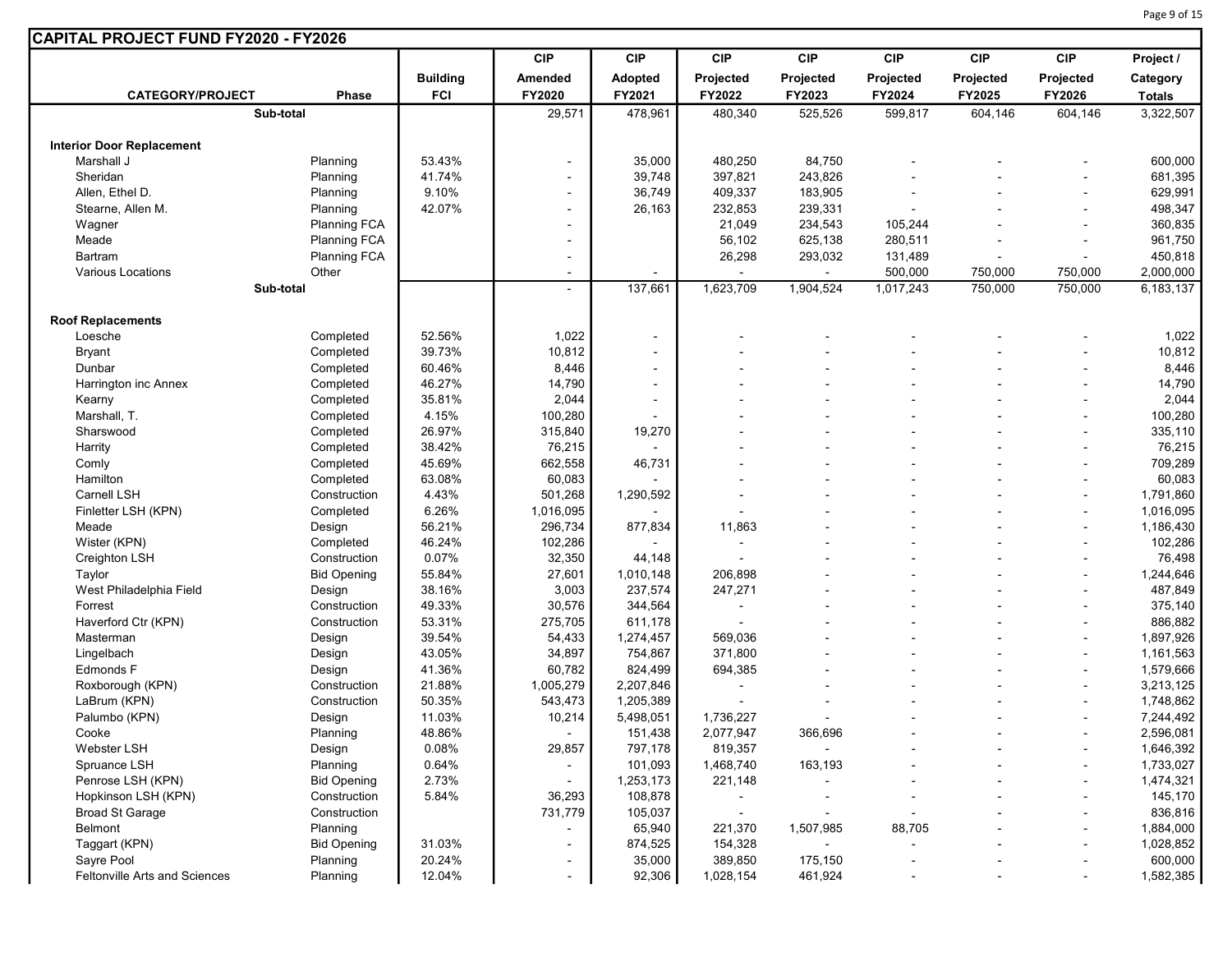| <b>CIP</b><br><b>CIP</b><br><b>CIP</b><br><b>CIP</b><br><b>CIP</b><br><b>CIP</b><br><b>CIP</b><br>Project /<br><b>Building</b><br>Amended<br>Projected<br>Projected<br>Projected<br>Projected<br>Adopted<br>Projected<br>Category<br><b>FCI</b><br>FY2020<br>FY2021<br>FY2023<br>FY2024<br><b>CATEGORY/PROJECT</b><br>Phase<br>FY2022<br>FY2025<br><b>FY2026</b><br><b>Totals</b><br>Jackson (KPN)<br><b>Bid Opening</b><br>29.09%<br>227,688<br>1,290,231<br>1,517,919<br>$\blacksquare$<br>$\blacksquare$<br>Hill, LP (KPN)<br><b>Bid Opening</b><br>1,231,941<br>217,401<br>1,449,342<br>۰<br>37.69%<br>Greenfield (KPN)<br><b>Bid Opening</b><br>1,184,511<br>209,031<br>1,393,542<br>$\blacksquare$<br>$\blacksquare$<br>9.63%<br>Catharine Annex (St Vincents)<br>Planning<br>29,632<br>296,571<br>181,769<br>507,972<br>$\blacksquare$<br>39.89%<br>62,439<br>Planning<br>624,924<br>383,018<br>1,070,381<br>Lankenau<br>$\blacksquare$<br><b>Ludlow Community</b><br>48.27%<br>50,007<br>355,366<br>547,138<br>952,510<br>Planning<br>$\blacksquare$<br>5.62%<br>495,716<br>763,228<br>Frank LSH<br>Planning<br>69,757<br>1,328,701<br>$\blacksquare$<br>$\blacksquare$<br>Potter-Thomas<br>Planning FCA<br>134,296<br>1,496,444<br>671,481<br>2,302,221<br>Munoz Marin<br>Planning FCA<br>154,468<br>1,721,214<br>772,339<br>2,648,021<br>۰<br>۰<br>633,438<br>Conwell<br><b>Planning FCA</b><br>56,847<br>284,235<br>974,521<br>۰<br>1,002,505<br>Adaire<br><b>Planning FCA</b><br>89,968<br>449,842<br>1,542,315<br>Elkin<br>63,322<br>316,609<br>Planning FCA<br>705,587<br>1,085,518<br><b>Planning FCA</b><br>1,173,719<br>McKinley<br>105,334<br>526,669<br>1,805,721<br>McCall<br><b>Planning FCA</b><br>55,851<br>622,339<br>279,255<br>957,444<br>262,144<br>898,779<br>Ludlow<br><b>Planning FCA</b><br>52,429<br>584,207<br>273,930<br>Howe<br>Planning FCA<br>54,786<br>610,472<br>939,188<br><b>Planning FCA</b><br>Cooke<br>188,711<br>2,102,776<br>943,553<br>3,235,040<br>۰<br>Other<br><b>Other Locations</b><br>5,516,000<br>8,016,000<br>8,016,000<br>21,548,000<br>6,044,714<br>23,750,232<br>13,601,082<br>15,202,801<br>10,384,762<br>8,016,000<br>8,016,000<br>85,015,592<br>Sub-total<br><b>SITE IMPROVEMENTS</b><br><b>Greening Initiative</b><br>37.33%<br>74,997<br>74,997<br>Eagles Youth (Hackett)<br>Completed<br>$\overline{\phantom{a}}$<br>Construction<br>Eagles Youth (Stearne)<br>42.07%<br>100,000<br>100,000<br>$\blacksquare$<br>Anderson Elementary<br>Design<br>32.78%<br>8,750<br>482,500<br>177,125<br>296,625<br><b>Lowell Elementary</b><br>Planning<br>32.30%<br>29,167<br>470,834<br>500,000<br>$\sim$<br>45.07%<br>492,709<br>Amy NW<br>Design<br>10,208<br>35,208<br>400,209<br>47,083<br>42.07%<br>100,000<br>Eagles Youth (Longstreth)<br>Planning<br>100,000<br>Eagles Youth<br>Planning<br>42.07%<br>100,000<br>100,000<br>100,000<br>100,000<br>600,000<br>100,000<br>100,000<br>Ben Franklin El TPL<br>42.22%<br>250,000<br>Planning<br>250,000<br>$\blacksquare$<br>$\blacksquare$<br>$\blacksquare$<br>$\blacksquare$<br>$\blacksquare$<br><b>McMichael Morton</b><br>Planning<br>100,000<br>100,000<br>$\overline{\phantom{a}}$<br>$\blacksquare$<br>Planning<br>67,500<br>157,500<br>225,000<br>225,000<br>675,000<br>Great Learning (3 sites)<br>$\blacksquare$<br>Watershed Grant (3 sites)<br>176,750<br>176,750<br>343,500<br>343,000<br>1,040,000<br>Planning<br>$\blacksquare$<br><b>Other Campus Park Locations</b><br>Other<br>100,000<br>100,000<br>100,000<br>100,000<br>100,000<br>500,000<br>$\overline{\phantom{a}}$<br>۰<br>Other Green Initiative Locations<br>Other<br>1,000,000<br>1,000,000<br>1,000,000<br>1,000,000<br>1,000,000<br>5,000,000<br>$\blacksquare$<br>۰<br><b>Stormwater Management Incentive Program</b><br>48.85%<br>186,661<br>186,661<br>Duckrey<br>Completed<br>Sub-total<br>974,866<br>775,750<br>1,200,000<br>1,200,000<br>1,200,000<br>10,101,867<br>2,936,168<br>1,815,083<br><b>Paving Replacements</b><br>39.89%<br>15,138<br>15,138<br>Lankenau<br>Completed<br>$\blacksquare$<br>43.97%<br>55,793<br>Leeds<br>Completed<br>5,459<br>61,252<br>Construction<br>31.12%<br>824,547<br>824,547<br>Rhodes EW<br>37.30%<br>80,144<br>Rowen<br>Completed<br>13,936<br>94,080<br>۰<br>Widener<br>23.61%<br>12,862<br>759,987<br>Construction<br>747,124<br>$\overline{a}$<br>$\blacksquare$<br>Widener Ph2<br>Planning<br>23.61%<br>98,759<br>1,046,882<br>515,629<br>1,661,270<br>$\blacksquare$<br>43.05%<br>769,850<br>Lingelbach<br>Design<br>45,426<br>749,011<br>1,564,287<br>$\blacksquare$<br>$\blacksquare$<br>÷ | CAPITAL PROJECT FUND FY2020 - FY2026 |  |  |  |  |  |
|-------------------------------------------------------------------------------------------------------------------------------------------------------------------------------------------------------------------------------------------------------------------------------------------------------------------------------------------------------------------------------------------------------------------------------------------------------------------------------------------------------------------------------------------------------------------------------------------------------------------------------------------------------------------------------------------------------------------------------------------------------------------------------------------------------------------------------------------------------------------------------------------------------------------------------------------------------------------------------------------------------------------------------------------------------------------------------------------------------------------------------------------------------------------------------------------------------------------------------------------------------------------------------------------------------------------------------------------------------------------------------------------------------------------------------------------------------------------------------------------------------------------------------------------------------------------------------------------------------------------------------------------------------------------------------------------------------------------------------------------------------------------------------------------------------------------------------------------------------------------------------------------------------------------------------------------------------------------------------------------------------------------------------------------------------------------------------------------------------------------------------------------------------------------------------------------------------------------------------------------------------------------------------------------------------------------------------------------------------------------------------------------------------------------------------------------------------------------------------------------------------------------------------------------------------------------------------------------------------------------------------------------------------------------------------------------------------------------------------------------------------------------------------------------------------------------------------------------------------------------------------------------------------------------------------------------------------------------------------------------------------------------------------------------------------------------------------------------------------------------------------------------------------------------------------------------------------------------------------------------------------------------------------------------------------------------------------------------------------------------------------------------------------------------------------------------------------------------------------------------------------------------------------------------------------------------------------------------------------------------------------------------------------------------------------------------------------------------------------------------------------------------------------------------------------------------------------------------------------------------------------------------------------------------------------------------------------------------------------------------------------------------------------------------------------------------------------------------------------------------------------------------------------------------------------------------------------------------------------------------------------------------------------------------------------------------------------------------------------------------------------------------------------------------------------------------------------------------------------------------------------------------------------------------------------------------------------------------------------------------------------------|--------------------------------------|--|--|--|--|--|
|                                                                                                                                                                                                                                                                                                                                                                                                                                                                                                                                                                                                                                                                                                                                                                                                                                                                                                                                                                                                                                                                                                                                                                                                                                                                                                                                                                                                                                                                                                                                                                                                                                                                                                                                                                                                                                                                                                                                                                                                                                                                                                                                                                                                                                                                                                                                                                                                                                                                                                                                                                                                                                                                                                                                                                                                                                                                                                                                                                                                                                                                                                                                                                                                                                                                                                                                                                                                                                                                                                                                                                                                                                                                                                                                                                                                                                                                                                                                                                                                                                                                                                                                                                                                                                                                                                                                                                                                                                                                                                                                                                                                                                     |                                      |  |  |  |  |  |
|                                                                                                                                                                                                                                                                                                                                                                                                                                                                                                                                                                                                                                                                                                                                                                                                                                                                                                                                                                                                                                                                                                                                                                                                                                                                                                                                                                                                                                                                                                                                                                                                                                                                                                                                                                                                                                                                                                                                                                                                                                                                                                                                                                                                                                                                                                                                                                                                                                                                                                                                                                                                                                                                                                                                                                                                                                                                                                                                                                                                                                                                                                                                                                                                                                                                                                                                                                                                                                                                                                                                                                                                                                                                                                                                                                                                                                                                                                                                                                                                                                                                                                                                                                                                                                                                                                                                                                                                                                                                                                                                                                                                                                     |                                      |  |  |  |  |  |
|                                                                                                                                                                                                                                                                                                                                                                                                                                                                                                                                                                                                                                                                                                                                                                                                                                                                                                                                                                                                                                                                                                                                                                                                                                                                                                                                                                                                                                                                                                                                                                                                                                                                                                                                                                                                                                                                                                                                                                                                                                                                                                                                                                                                                                                                                                                                                                                                                                                                                                                                                                                                                                                                                                                                                                                                                                                                                                                                                                                                                                                                                                                                                                                                                                                                                                                                                                                                                                                                                                                                                                                                                                                                                                                                                                                                                                                                                                                                                                                                                                                                                                                                                                                                                                                                                                                                                                                                                                                                                                                                                                                                                                     |                                      |  |  |  |  |  |
|                                                                                                                                                                                                                                                                                                                                                                                                                                                                                                                                                                                                                                                                                                                                                                                                                                                                                                                                                                                                                                                                                                                                                                                                                                                                                                                                                                                                                                                                                                                                                                                                                                                                                                                                                                                                                                                                                                                                                                                                                                                                                                                                                                                                                                                                                                                                                                                                                                                                                                                                                                                                                                                                                                                                                                                                                                                                                                                                                                                                                                                                                                                                                                                                                                                                                                                                                                                                                                                                                                                                                                                                                                                                                                                                                                                                                                                                                                                                                                                                                                                                                                                                                                                                                                                                                                                                                                                                                                                                                                                                                                                                                                     |                                      |  |  |  |  |  |
|                                                                                                                                                                                                                                                                                                                                                                                                                                                                                                                                                                                                                                                                                                                                                                                                                                                                                                                                                                                                                                                                                                                                                                                                                                                                                                                                                                                                                                                                                                                                                                                                                                                                                                                                                                                                                                                                                                                                                                                                                                                                                                                                                                                                                                                                                                                                                                                                                                                                                                                                                                                                                                                                                                                                                                                                                                                                                                                                                                                                                                                                                                                                                                                                                                                                                                                                                                                                                                                                                                                                                                                                                                                                                                                                                                                                                                                                                                                                                                                                                                                                                                                                                                                                                                                                                                                                                                                                                                                                                                                                                                                                                                     |                                      |  |  |  |  |  |
|                                                                                                                                                                                                                                                                                                                                                                                                                                                                                                                                                                                                                                                                                                                                                                                                                                                                                                                                                                                                                                                                                                                                                                                                                                                                                                                                                                                                                                                                                                                                                                                                                                                                                                                                                                                                                                                                                                                                                                                                                                                                                                                                                                                                                                                                                                                                                                                                                                                                                                                                                                                                                                                                                                                                                                                                                                                                                                                                                                                                                                                                                                                                                                                                                                                                                                                                                                                                                                                                                                                                                                                                                                                                                                                                                                                                                                                                                                                                                                                                                                                                                                                                                                                                                                                                                                                                                                                                                                                                                                                                                                                                                                     |                                      |  |  |  |  |  |
|                                                                                                                                                                                                                                                                                                                                                                                                                                                                                                                                                                                                                                                                                                                                                                                                                                                                                                                                                                                                                                                                                                                                                                                                                                                                                                                                                                                                                                                                                                                                                                                                                                                                                                                                                                                                                                                                                                                                                                                                                                                                                                                                                                                                                                                                                                                                                                                                                                                                                                                                                                                                                                                                                                                                                                                                                                                                                                                                                                                                                                                                                                                                                                                                                                                                                                                                                                                                                                                                                                                                                                                                                                                                                                                                                                                                                                                                                                                                                                                                                                                                                                                                                                                                                                                                                                                                                                                                                                                                                                                                                                                                                                     |                                      |  |  |  |  |  |
|                                                                                                                                                                                                                                                                                                                                                                                                                                                                                                                                                                                                                                                                                                                                                                                                                                                                                                                                                                                                                                                                                                                                                                                                                                                                                                                                                                                                                                                                                                                                                                                                                                                                                                                                                                                                                                                                                                                                                                                                                                                                                                                                                                                                                                                                                                                                                                                                                                                                                                                                                                                                                                                                                                                                                                                                                                                                                                                                                                                                                                                                                                                                                                                                                                                                                                                                                                                                                                                                                                                                                                                                                                                                                                                                                                                                                                                                                                                                                                                                                                                                                                                                                                                                                                                                                                                                                                                                                                                                                                                                                                                                                                     |                                      |  |  |  |  |  |
|                                                                                                                                                                                                                                                                                                                                                                                                                                                                                                                                                                                                                                                                                                                                                                                                                                                                                                                                                                                                                                                                                                                                                                                                                                                                                                                                                                                                                                                                                                                                                                                                                                                                                                                                                                                                                                                                                                                                                                                                                                                                                                                                                                                                                                                                                                                                                                                                                                                                                                                                                                                                                                                                                                                                                                                                                                                                                                                                                                                                                                                                                                                                                                                                                                                                                                                                                                                                                                                                                                                                                                                                                                                                                                                                                                                                                                                                                                                                                                                                                                                                                                                                                                                                                                                                                                                                                                                                                                                                                                                                                                                                                                     |                                      |  |  |  |  |  |
|                                                                                                                                                                                                                                                                                                                                                                                                                                                                                                                                                                                                                                                                                                                                                                                                                                                                                                                                                                                                                                                                                                                                                                                                                                                                                                                                                                                                                                                                                                                                                                                                                                                                                                                                                                                                                                                                                                                                                                                                                                                                                                                                                                                                                                                                                                                                                                                                                                                                                                                                                                                                                                                                                                                                                                                                                                                                                                                                                                                                                                                                                                                                                                                                                                                                                                                                                                                                                                                                                                                                                                                                                                                                                                                                                                                                                                                                                                                                                                                                                                                                                                                                                                                                                                                                                                                                                                                                                                                                                                                                                                                                                                     |                                      |  |  |  |  |  |
|                                                                                                                                                                                                                                                                                                                                                                                                                                                                                                                                                                                                                                                                                                                                                                                                                                                                                                                                                                                                                                                                                                                                                                                                                                                                                                                                                                                                                                                                                                                                                                                                                                                                                                                                                                                                                                                                                                                                                                                                                                                                                                                                                                                                                                                                                                                                                                                                                                                                                                                                                                                                                                                                                                                                                                                                                                                                                                                                                                                                                                                                                                                                                                                                                                                                                                                                                                                                                                                                                                                                                                                                                                                                                                                                                                                                                                                                                                                                                                                                                                                                                                                                                                                                                                                                                                                                                                                                                                                                                                                                                                                                                                     |                                      |  |  |  |  |  |
|                                                                                                                                                                                                                                                                                                                                                                                                                                                                                                                                                                                                                                                                                                                                                                                                                                                                                                                                                                                                                                                                                                                                                                                                                                                                                                                                                                                                                                                                                                                                                                                                                                                                                                                                                                                                                                                                                                                                                                                                                                                                                                                                                                                                                                                                                                                                                                                                                                                                                                                                                                                                                                                                                                                                                                                                                                                                                                                                                                                                                                                                                                                                                                                                                                                                                                                                                                                                                                                                                                                                                                                                                                                                                                                                                                                                                                                                                                                                                                                                                                                                                                                                                                                                                                                                                                                                                                                                                                                                                                                                                                                                                                     |                                      |  |  |  |  |  |
|                                                                                                                                                                                                                                                                                                                                                                                                                                                                                                                                                                                                                                                                                                                                                                                                                                                                                                                                                                                                                                                                                                                                                                                                                                                                                                                                                                                                                                                                                                                                                                                                                                                                                                                                                                                                                                                                                                                                                                                                                                                                                                                                                                                                                                                                                                                                                                                                                                                                                                                                                                                                                                                                                                                                                                                                                                                                                                                                                                                                                                                                                                                                                                                                                                                                                                                                                                                                                                                                                                                                                                                                                                                                                                                                                                                                                                                                                                                                                                                                                                                                                                                                                                                                                                                                                                                                                                                                                                                                                                                                                                                                                                     |                                      |  |  |  |  |  |
|                                                                                                                                                                                                                                                                                                                                                                                                                                                                                                                                                                                                                                                                                                                                                                                                                                                                                                                                                                                                                                                                                                                                                                                                                                                                                                                                                                                                                                                                                                                                                                                                                                                                                                                                                                                                                                                                                                                                                                                                                                                                                                                                                                                                                                                                                                                                                                                                                                                                                                                                                                                                                                                                                                                                                                                                                                                                                                                                                                                                                                                                                                                                                                                                                                                                                                                                                                                                                                                                                                                                                                                                                                                                                                                                                                                                                                                                                                                                                                                                                                                                                                                                                                                                                                                                                                                                                                                                                                                                                                                                                                                                                                     |                                      |  |  |  |  |  |
|                                                                                                                                                                                                                                                                                                                                                                                                                                                                                                                                                                                                                                                                                                                                                                                                                                                                                                                                                                                                                                                                                                                                                                                                                                                                                                                                                                                                                                                                                                                                                                                                                                                                                                                                                                                                                                                                                                                                                                                                                                                                                                                                                                                                                                                                                                                                                                                                                                                                                                                                                                                                                                                                                                                                                                                                                                                                                                                                                                                                                                                                                                                                                                                                                                                                                                                                                                                                                                                                                                                                                                                                                                                                                                                                                                                                                                                                                                                                                                                                                                                                                                                                                                                                                                                                                                                                                                                                                                                                                                                                                                                                                                     |                                      |  |  |  |  |  |
|                                                                                                                                                                                                                                                                                                                                                                                                                                                                                                                                                                                                                                                                                                                                                                                                                                                                                                                                                                                                                                                                                                                                                                                                                                                                                                                                                                                                                                                                                                                                                                                                                                                                                                                                                                                                                                                                                                                                                                                                                                                                                                                                                                                                                                                                                                                                                                                                                                                                                                                                                                                                                                                                                                                                                                                                                                                                                                                                                                                                                                                                                                                                                                                                                                                                                                                                                                                                                                                                                                                                                                                                                                                                                                                                                                                                                                                                                                                                                                                                                                                                                                                                                                                                                                                                                                                                                                                                                                                                                                                                                                                                                                     |                                      |  |  |  |  |  |
|                                                                                                                                                                                                                                                                                                                                                                                                                                                                                                                                                                                                                                                                                                                                                                                                                                                                                                                                                                                                                                                                                                                                                                                                                                                                                                                                                                                                                                                                                                                                                                                                                                                                                                                                                                                                                                                                                                                                                                                                                                                                                                                                                                                                                                                                                                                                                                                                                                                                                                                                                                                                                                                                                                                                                                                                                                                                                                                                                                                                                                                                                                                                                                                                                                                                                                                                                                                                                                                                                                                                                                                                                                                                                                                                                                                                                                                                                                                                                                                                                                                                                                                                                                                                                                                                                                                                                                                                                                                                                                                                                                                                                                     |                                      |  |  |  |  |  |
|                                                                                                                                                                                                                                                                                                                                                                                                                                                                                                                                                                                                                                                                                                                                                                                                                                                                                                                                                                                                                                                                                                                                                                                                                                                                                                                                                                                                                                                                                                                                                                                                                                                                                                                                                                                                                                                                                                                                                                                                                                                                                                                                                                                                                                                                                                                                                                                                                                                                                                                                                                                                                                                                                                                                                                                                                                                                                                                                                                                                                                                                                                                                                                                                                                                                                                                                                                                                                                                                                                                                                                                                                                                                                                                                                                                                                                                                                                                                                                                                                                                                                                                                                                                                                                                                                                                                                                                                                                                                                                                                                                                                                                     |                                      |  |  |  |  |  |
|                                                                                                                                                                                                                                                                                                                                                                                                                                                                                                                                                                                                                                                                                                                                                                                                                                                                                                                                                                                                                                                                                                                                                                                                                                                                                                                                                                                                                                                                                                                                                                                                                                                                                                                                                                                                                                                                                                                                                                                                                                                                                                                                                                                                                                                                                                                                                                                                                                                                                                                                                                                                                                                                                                                                                                                                                                                                                                                                                                                                                                                                                                                                                                                                                                                                                                                                                                                                                                                                                                                                                                                                                                                                                                                                                                                                                                                                                                                                                                                                                                                                                                                                                                                                                                                                                                                                                                                                                                                                                                                                                                                                                                     |                                      |  |  |  |  |  |
|                                                                                                                                                                                                                                                                                                                                                                                                                                                                                                                                                                                                                                                                                                                                                                                                                                                                                                                                                                                                                                                                                                                                                                                                                                                                                                                                                                                                                                                                                                                                                                                                                                                                                                                                                                                                                                                                                                                                                                                                                                                                                                                                                                                                                                                                                                                                                                                                                                                                                                                                                                                                                                                                                                                                                                                                                                                                                                                                                                                                                                                                                                                                                                                                                                                                                                                                                                                                                                                                                                                                                                                                                                                                                                                                                                                                                                                                                                                                                                                                                                                                                                                                                                                                                                                                                                                                                                                                                                                                                                                                                                                                                                     |                                      |  |  |  |  |  |
|                                                                                                                                                                                                                                                                                                                                                                                                                                                                                                                                                                                                                                                                                                                                                                                                                                                                                                                                                                                                                                                                                                                                                                                                                                                                                                                                                                                                                                                                                                                                                                                                                                                                                                                                                                                                                                                                                                                                                                                                                                                                                                                                                                                                                                                                                                                                                                                                                                                                                                                                                                                                                                                                                                                                                                                                                                                                                                                                                                                                                                                                                                                                                                                                                                                                                                                                                                                                                                                                                                                                                                                                                                                                                                                                                                                                                                                                                                                                                                                                                                                                                                                                                                                                                                                                                                                                                                                                                                                                                                                                                                                                                                     |                                      |  |  |  |  |  |
|                                                                                                                                                                                                                                                                                                                                                                                                                                                                                                                                                                                                                                                                                                                                                                                                                                                                                                                                                                                                                                                                                                                                                                                                                                                                                                                                                                                                                                                                                                                                                                                                                                                                                                                                                                                                                                                                                                                                                                                                                                                                                                                                                                                                                                                                                                                                                                                                                                                                                                                                                                                                                                                                                                                                                                                                                                                                                                                                                                                                                                                                                                                                                                                                                                                                                                                                                                                                                                                                                                                                                                                                                                                                                                                                                                                                                                                                                                                                                                                                                                                                                                                                                                                                                                                                                                                                                                                                                                                                                                                                                                                                                                     |                                      |  |  |  |  |  |
|                                                                                                                                                                                                                                                                                                                                                                                                                                                                                                                                                                                                                                                                                                                                                                                                                                                                                                                                                                                                                                                                                                                                                                                                                                                                                                                                                                                                                                                                                                                                                                                                                                                                                                                                                                                                                                                                                                                                                                                                                                                                                                                                                                                                                                                                                                                                                                                                                                                                                                                                                                                                                                                                                                                                                                                                                                                                                                                                                                                                                                                                                                                                                                                                                                                                                                                                                                                                                                                                                                                                                                                                                                                                                                                                                                                                                                                                                                                                                                                                                                                                                                                                                                                                                                                                                                                                                                                                                                                                                                                                                                                                                                     |                                      |  |  |  |  |  |
|                                                                                                                                                                                                                                                                                                                                                                                                                                                                                                                                                                                                                                                                                                                                                                                                                                                                                                                                                                                                                                                                                                                                                                                                                                                                                                                                                                                                                                                                                                                                                                                                                                                                                                                                                                                                                                                                                                                                                                                                                                                                                                                                                                                                                                                                                                                                                                                                                                                                                                                                                                                                                                                                                                                                                                                                                                                                                                                                                                                                                                                                                                                                                                                                                                                                                                                                                                                                                                                                                                                                                                                                                                                                                                                                                                                                                                                                                                                                                                                                                                                                                                                                                                                                                                                                                                                                                                                                                                                                                                                                                                                                                                     |                                      |  |  |  |  |  |
|                                                                                                                                                                                                                                                                                                                                                                                                                                                                                                                                                                                                                                                                                                                                                                                                                                                                                                                                                                                                                                                                                                                                                                                                                                                                                                                                                                                                                                                                                                                                                                                                                                                                                                                                                                                                                                                                                                                                                                                                                                                                                                                                                                                                                                                                                                                                                                                                                                                                                                                                                                                                                                                                                                                                                                                                                                                                                                                                                                                                                                                                                                                                                                                                                                                                                                                                                                                                                                                                                                                                                                                                                                                                                                                                                                                                                                                                                                                                                                                                                                                                                                                                                                                                                                                                                                                                                                                                                                                                                                                                                                                                                                     |                                      |  |  |  |  |  |
|                                                                                                                                                                                                                                                                                                                                                                                                                                                                                                                                                                                                                                                                                                                                                                                                                                                                                                                                                                                                                                                                                                                                                                                                                                                                                                                                                                                                                                                                                                                                                                                                                                                                                                                                                                                                                                                                                                                                                                                                                                                                                                                                                                                                                                                                                                                                                                                                                                                                                                                                                                                                                                                                                                                                                                                                                                                                                                                                                                                                                                                                                                                                                                                                                                                                                                                                                                                                                                                                                                                                                                                                                                                                                                                                                                                                                                                                                                                                                                                                                                                                                                                                                                                                                                                                                                                                                                                                                                                                                                                                                                                                                                     |                                      |  |  |  |  |  |
|                                                                                                                                                                                                                                                                                                                                                                                                                                                                                                                                                                                                                                                                                                                                                                                                                                                                                                                                                                                                                                                                                                                                                                                                                                                                                                                                                                                                                                                                                                                                                                                                                                                                                                                                                                                                                                                                                                                                                                                                                                                                                                                                                                                                                                                                                                                                                                                                                                                                                                                                                                                                                                                                                                                                                                                                                                                                                                                                                                                                                                                                                                                                                                                                                                                                                                                                                                                                                                                                                                                                                                                                                                                                                                                                                                                                                                                                                                                                                                                                                                                                                                                                                                                                                                                                                                                                                                                                                                                                                                                                                                                                                                     |                                      |  |  |  |  |  |
|                                                                                                                                                                                                                                                                                                                                                                                                                                                                                                                                                                                                                                                                                                                                                                                                                                                                                                                                                                                                                                                                                                                                                                                                                                                                                                                                                                                                                                                                                                                                                                                                                                                                                                                                                                                                                                                                                                                                                                                                                                                                                                                                                                                                                                                                                                                                                                                                                                                                                                                                                                                                                                                                                                                                                                                                                                                                                                                                                                                                                                                                                                                                                                                                                                                                                                                                                                                                                                                                                                                                                                                                                                                                                                                                                                                                                                                                                                                                                                                                                                                                                                                                                                                                                                                                                                                                                                                                                                                                                                                                                                                                                                     |                                      |  |  |  |  |  |
|                                                                                                                                                                                                                                                                                                                                                                                                                                                                                                                                                                                                                                                                                                                                                                                                                                                                                                                                                                                                                                                                                                                                                                                                                                                                                                                                                                                                                                                                                                                                                                                                                                                                                                                                                                                                                                                                                                                                                                                                                                                                                                                                                                                                                                                                                                                                                                                                                                                                                                                                                                                                                                                                                                                                                                                                                                                                                                                                                                                                                                                                                                                                                                                                                                                                                                                                                                                                                                                                                                                                                                                                                                                                                                                                                                                                                                                                                                                                                                                                                                                                                                                                                                                                                                                                                                                                                                                                                                                                                                                                                                                                                                     |                                      |  |  |  |  |  |
|                                                                                                                                                                                                                                                                                                                                                                                                                                                                                                                                                                                                                                                                                                                                                                                                                                                                                                                                                                                                                                                                                                                                                                                                                                                                                                                                                                                                                                                                                                                                                                                                                                                                                                                                                                                                                                                                                                                                                                                                                                                                                                                                                                                                                                                                                                                                                                                                                                                                                                                                                                                                                                                                                                                                                                                                                                                                                                                                                                                                                                                                                                                                                                                                                                                                                                                                                                                                                                                                                                                                                                                                                                                                                                                                                                                                                                                                                                                                                                                                                                                                                                                                                                                                                                                                                                                                                                                                                                                                                                                                                                                                                                     |                                      |  |  |  |  |  |
|                                                                                                                                                                                                                                                                                                                                                                                                                                                                                                                                                                                                                                                                                                                                                                                                                                                                                                                                                                                                                                                                                                                                                                                                                                                                                                                                                                                                                                                                                                                                                                                                                                                                                                                                                                                                                                                                                                                                                                                                                                                                                                                                                                                                                                                                                                                                                                                                                                                                                                                                                                                                                                                                                                                                                                                                                                                                                                                                                                                                                                                                                                                                                                                                                                                                                                                                                                                                                                                                                                                                                                                                                                                                                                                                                                                                                                                                                                                                                                                                                                                                                                                                                                                                                                                                                                                                                                                                                                                                                                                                                                                                                                     |                                      |  |  |  |  |  |
|                                                                                                                                                                                                                                                                                                                                                                                                                                                                                                                                                                                                                                                                                                                                                                                                                                                                                                                                                                                                                                                                                                                                                                                                                                                                                                                                                                                                                                                                                                                                                                                                                                                                                                                                                                                                                                                                                                                                                                                                                                                                                                                                                                                                                                                                                                                                                                                                                                                                                                                                                                                                                                                                                                                                                                                                                                                                                                                                                                                                                                                                                                                                                                                                                                                                                                                                                                                                                                                                                                                                                                                                                                                                                                                                                                                                                                                                                                                                                                                                                                                                                                                                                                                                                                                                                                                                                                                                                                                                                                                                                                                                                                     |                                      |  |  |  |  |  |
|                                                                                                                                                                                                                                                                                                                                                                                                                                                                                                                                                                                                                                                                                                                                                                                                                                                                                                                                                                                                                                                                                                                                                                                                                                                                                                                                                                                                                                                                                                                                                                                                                                                                                                                                                                                                                                                                                                                                                                                                                                                                                                                                                                                                                                                                                                                                                                                                                                                                                                                                                                                                                                                                                                                                                                                                                                                                                                                                                                                                                                                                                                                                                                                                                                                                                                                                                                                                                                                                                                                                                                                                                                                                                                                                                                                                                                                                                                                                                                                                                                                                                                                                                                                                                                                                                                                                                                                                                                                                                                                                                                                                                                     |                                      |  |  |  |  |  |
|                                                                                                                                                                                                                                                                                                                                                                                                                                                                                                                                                                                                                                                                                                                                                                                                                                                                                                                                                                                                                                                                                                                                                                                                                                                                                                                                                                                                                                                                                                                                                                                                                                                                                                                                                                                                                                                                                                                                                                                                                                                                                                                                                                                                                                                                                                                                                                                                                                                                                                                                                                                                                                                                                                                                                                                                                                                                                                                                                                                                                                                                                                                                                                                                                                                                                                                                                                                                                                                                                                                                                                                                                                                                                                                                                                                                                                                                                                                                                                                                                                                                                                                                                                                                                                                                                                                                                                                                                                                                                                                                                                                                                                     |                                      |  |  |  |  |  |
|                                                                                                                                                                                                                                                                                                                                                                                                                                                                                                                                                                                                                                                                                                                                                                                                                                                                                                                                                                                                                                                                                                                                                                                                                                                                                                                                                                                                                                                                                                                                                                                                                                                                                                                                                                                                                                                                                                                                                                                                                                                                                                                                                                                                                                                                                                                                                                                                                                                                                                                                                                                                                                                                                                                                                                                                                                                                                                                                                                                                                                                                                                                                                                                                                                                                                                                                                                                                                                                                                                                                                                                                                                                                                                                                                                                                                                                                                                                                                                                                                                                                                                                                                                                                                                                                                                                                                                                                                                                                                                                                                                                                                                     |                                      |  |  |  |  |  |
|                                                                                                                                                                                                                                                                                                                                                                                                                                                                                                                                                                                                                                                                                                                                                                                                                                                                                                                                                                                                                                                                                                                                                                                                                                                                                                                                                                                                                                                                                                                                                                                                                                                                                                                                                                                                                                                                                                                                                                                                                                                                                                                                                                                                                                                                                                                                                                                                                                                                                                                                                                                                                                                                                                                                                                                                                                                                                                                                                                                                                                                                                                                                                                                                                                                                                                                                                                                                                                                                                                                                                                                                                                                                                                                                                                                                                                                                                                                                                                                                                                                                                                                                                                                                                                                                                                                                                                                                                                                                                                                                                                                                                                     |                                      |  |  |  |  |  |
|                                                                                                                                                                                                                                                                                                                                                                                                                                                                                                                                                                                                                                                                                                                                                                                                                                                                                                                                                                                                                                                                                                                                                                                                                                                                                                                                                                                                                                                                                                                                                                                                                                                                                                                                                                                                                                                                                                                                                                                                                                                                                                                                                                                                                                                                                                                                                                                                                                                                                                                                                                                                                                                                                                                                                                                                                                                                                                                                                                                                                                                                                                                                                                                                                                                                                                                                                                                                                                                                                                                                                                                                                                                                                                                                                                                                                                                                                                                                                                                                                                                                                                                                                                                                                                                                                                                                                                                                                                                                                                                                                                                                                                     |                                      |  |  |  |  |  |
|                                                                                                                                                                                                                                                                                                                                                                                                                                                                                                                                                                                                                                                                                                                                                                                                                                                                                                                                                                                                                                                                                                                                                                                                                                                                                                                                                                                                                                                                                                                                                                                                                                                                                                                                                                                                                                                                                                                                                                                                                                                                                                                                                                                                                                                                                                                                                                                                                                                                                                                                                                                                                                                                                                                                                                                                                                                                                                                                                                                                                                                                                                                                                                                                                                                                                                                                                                                                                                                                                                                                                                                                                                                                                                                                                                                                                                                                                                                                                                                                                                                                                                                                                                                                                                                                                                                                                                                                                                                                                                                                                                                                                                     |                                      |  |  |  |  |  |
|                                                                                                                                                                                                                                                                                                                                                                                                                                                                                                                                                                                                                                                                                                                                                                                                                                                                                                                                                                                                                                                                                                                                                                                                                                                                                                                                                                                                                                                                                                                                                                                                                                                                                                                                                                                                                                                                                                                                                                                                                                                                                                                                                                                                                                                                                                                                                                                                                                                                                                                                                                                                                                                                                                                                                                                                                                                                                                                                                                                                                                                                                                                                                                                                                                                                                                                                                                                                                                                                                                                                                                                                                                                                                                                                                                                                                                                                                                                                                                                                                                                                                                                                                                                                                                                                                                                                                                                                                                                                                                                                                                                                                                     |                                      |  |  |  |  |  |
|                                                                                                                                                                                                                                                                                                                                                                                                                                                                                                                                                                                                                                                                                                                                                                                                                                                                                                                                                                                                                                                                                                                                                                                                                                                                                                                                                                                                                                                                                                                                                                                                                                                                                                                                                                                                                                                                                                                                                                                                                                                                                                                                                                                                                                                                                                                                                                                                                                                                                                                                                                                                                                                                                                                                                                                                                                                                                                                                                                                                                                                                                                                                                                                                                                                                                                                                                                                                                                                                                                                                                                                                                                                                                                                                                                                                                                                                                                                                                                                                                                                                                                                                                                                                                                                                                                                                                                                                                                                                                                                                                                                                                                     |                                      |  |  |  |  |  |
|                                                                                                                                                                                                                                                                                                                                                                                                                                                                                                                                                                                                                                                                                                                                                                                                                                                                                                                                                                                                                                                                                                                                                                                                                                                                                                                                                                                                                                                                                                                                                                                                                                                                                                                                                                                                                                                                                                                                                                                                                                                                                                                                                                                                                                                                                                                                                                                                                                                                                                                                                                                                                                                                                                                                                                                                                                                                                                                                                                                                                                                                                                                                                                                                                                                                                                                                                                                                                                                                                                                                                                                                                                                                                                                                                                                                                                                                                                                                                                                                                                                                                                                                                                                                                                                                                                                                                                                                                                                                                                                                                                                                                                     |                                      |  |  |  |  |  |
|                                                                                                                                                                                                                                                                                                                                                                                                                                                                                                                                                                                                                                                                                                                                                                                                                                                                                                                                                                                                                                                                                                                                                                                                                                                                                                                                                                                                                                                                                                                                                                                                                                                                                                                                                                                                                                                                                                                                                                                                                                                                                                                                                                                                                                                                                                                                                                                                                                                                                                                                                                                                                                                                                                                                                                                                                                                                                                                                                                                                                                                                                                                                                                                                                                                                                                                                                                                                                                                                                                                                                                                                                                                                                                                                                                                                                                                                                                                                                                                                                                                                                                                                                                                                                                                                                                                                                                                                                                                                                                                                                                                                                                     |                                      |  |  |  |  |  |
|                                                                                                                                                                                                                                                                                                                                                                                                                                                                                                                                                                                                                                                                                                                                                                                                                                                                                                                                                                                                                                                                                                                                                                                                                                                                                                                                                                                                                                                                                                                                                                                                                                                                                                                                                                                                                                                                                                                                                                                                                                                                                                                                                                                                                                                                                                                                                                                                                                                                                                                                                                                                                                                                                                                                                                                                                                                                                                                                                                                                                                                                                                                                                                                                                                                                                                                                                                                                                                                                                                                                                                                                                                                                                                                                                                                                                                                                                                                                                                                                                                                                                                                                                                                                                                                                                                                                                                                                                                                                                                                                                                                                                                     |                                      |  |  |  |  |  |
|                                                                                                                                                                                                                                                                                                                                                                                                                                                                                                                                                                                                                                                                                                                                                                                                                                                                                                                                                                                                                                                                                                                                                                                                                                                                                                                                                                                                                                                                                                                                                                                                                                                                                                                                                                                                                                                                                                                                                                                                                                                                                                                                                                                                                                                                                                                                                                                                                                                                                                                                                                                                                                                                                                                                                                                                                                                                                                                                                                                                                                                                                                                                                                                                                                                                                                                                                                                                                                                                                                                                                                                                                                                                                                                                                                                                                                                                                                                                                                                                                                                                                                                                                                                                                                                                                                                                                                                                                                                                                                                                                                                                                                     |                                      |  |  |  |  |  |
|                                                                                                                                                                                                                                                                                                                                                                                                                                                                                                                                                                                                                                                                                                                                                                                                                                                                                                                                                                                                                                                                                                                                                                                                                                                                                                                                                                                                                                                                                                                                                                                                                                                                                                                                                                                                                                                                                                                                                                                                                                                                                                                                                                                                                                                                                                                                                                                                                                                                                                                                                                                                                                                                                                                                                                                                                                                                                                                                                                                                                                                                                                                                                                                                                                                                                                                                                                                                                                                                                                                                                                                                                                                                                                                                                                                                                                                                                                                                                                                                                                                                                                                                                                                                                                                                                                                                                                                                                                                                                                                                                                                                                                     |                                      |  |  |  |  |  |
|                                                                                                                                                                                                                                                                                                                                                                                                                                                                                                                                                                                                                                                                                                                                                                                                                                                                                                                                                                                                                                                                                                                                                                                                                                                                                                                                                                                                                                                                                                                                                                                                                                                                                                                                                                                                                                                                                                                                                                                                                                                                                                                                                                                                                                                                                                                                                                                                                                                                                                                                                                                                                                                                                                                                                                                                                                                                                                                                                                                                                                                                                                                                                                                                                                                                                                                                                                                                                                                                                                                                                                                                                                                                                                                                                                                                                                                                                                                                                                                                                                                                                                                                                                                                                                                                                                                                                                                                                                                                                                                                                                                                                                     |                                      |  |  |  |  |  |
|                                                                                                                                                                                                                                                                                                                                                                                                                                                                                                                                                                                                                                                                                                                                                                                                                                                                                                                                                                                                                                                                                                                                                                                                                                                                                                                                                                                                                                                                                                                                                                                                                                                                                                                                                                                                                                                                                                                                                                                                                                                                                                                                                                                                                                                                                                                                                                                                                                                                                                                                                                                                                                                                                                                                                                                                                                                                                                                                                                                                                                                                                                                                                                                                                                                                                                                                                                                                                                                                                                                                                                                                                                                                                                                                                                                                                                                                                                                                                                                                                                                                                                                                                                                                                                                                                                                                                                                                                                                                                                                                                                                                                                     |                                      |  |  |  |  |  |
|                                                                                                                                                                                                                                                                                                                                                                                                                                                                                                                                                                                                                                                                                                                                                                                                                                                                                                                                                                                                                                                                                                                                                                                                                                                                                                                                                                                                                                                                                                                                                                                                                                                                                                                                                                                                                                                                                                                                                                                                                                                                                                                                                                                                                                                                                                                                                                                                                                                                                                                                                                                                                                                                                                                                                                                                                                                                                                                                                                                                                                                                                                                                                                                                                                                                                                                                                                                                                                                                                                                                                                                                                                                                                                                                                                                                                                                                                                                                                                                                                                                                                                                                                                                                                                                                                                                                                                                                                                                                                                                                                                                                                                     |                                      |  |  |  |  |  |
|                                                                                                                                                                                                                                                                                                                                                                                                                                                                                                                                                                                                                                                                                                                                                                                                                                                                                                                                                                                                                                                                                                                                                                                                                                                                                                                                                                                                                                                                                                                                                                                                                                                                                                                                                                                                                                                                                                                                                                                                                                                                                                                                                                                                                                                                                                                                                                                                                                                                                                                                                                                                                                                                                                                                                                                                                                                                                                                                                                                                                                                                                                                                                                                                                                                                                                                                                                                                                                                                                                                                                                                                                                                                                                                                                                                                                                                                                                                                                                                                                                                                                                                                                                                                                                                                                                                                                                                                                                                                                                                                                                                                                                     |                                      |  |  |  |  |  |
|                                                                                                                                                                                                                                                                                                                                                                                                                                                                                                                                                                                                                                                                                                                                                                                                                                                                                                                                                                                                                                                                                                                                                                                                                                                                                                                                                                                                                                                                                                                                                                                                                                                                                                                                                                                                                                                                                                                                                                                                                                                                                                                                                                                                                                                                                                                                                                                                                                                                                                                                                                                                                                                                                                                                                                                                                                                                                                                                                                                                                                                                                                                                                                                                                                                                                                                                                                                                                                                                                                                                                                                                                                                                                                                                                                                                                                                                                                                                                                                                                                                                                                                                                                                                                                                                                                                                                                                                                                                                                                                                                                                                                                     |                                      |  |  |  |  |  |
|                                                                                                                                                                                                                                                                                                                                                                                                                                                                                                                                                                                                                                                                                                                                                                                                                                                                                                                                                                                                                                                                                                                                                                                                                                                                                                                                                                                                                                                                                                                                                                                                                                                                                                                                                                                                                                                                                                                                                                                                                                                                                                                                                                                                                                                                                                                                                                                                                                                                                                                                                                                                                                                                                                                                                                                                                                                                                                                                                                                                                                                                                                                                                                                                                                                                                                                                                                                                                                                                                                                                                                                                                                                                                                                                                                                                                                                                                                                                                                                                                                                                                                                                                                                                                                                                                                                                                                                                                                                                                                                                                                                                                                     |                                      |  |  |  |  |  |
|                                                                                                                                                                                                                                                                                                                                                                                                                                                                                                                                                                                                                                                                                                                                                                                                                                                                                                                                                                                                                                                                                                                                                                                                                                                                                                                                                                                                                                                                                                                                                                                                                                                                                                                                                                                                                                                                                                                                                                                                                                                                                                                                                                                                                                                                                                                                                                                                                                                                                                                                                                                                                                                                                                                                                                                                                                                                                                                                                                                                                                                                                                                                                                                                                                                                                                                                                                                                                                                                                                                                                                                                                                                                                                                                                                                                                                                                                                                                                                                                                                                                                                                                                                                                                                                                                                                                                                                                                                                                                                                                                                                                                                     |                                      |  |  |  |  |  |

Page 10 of 15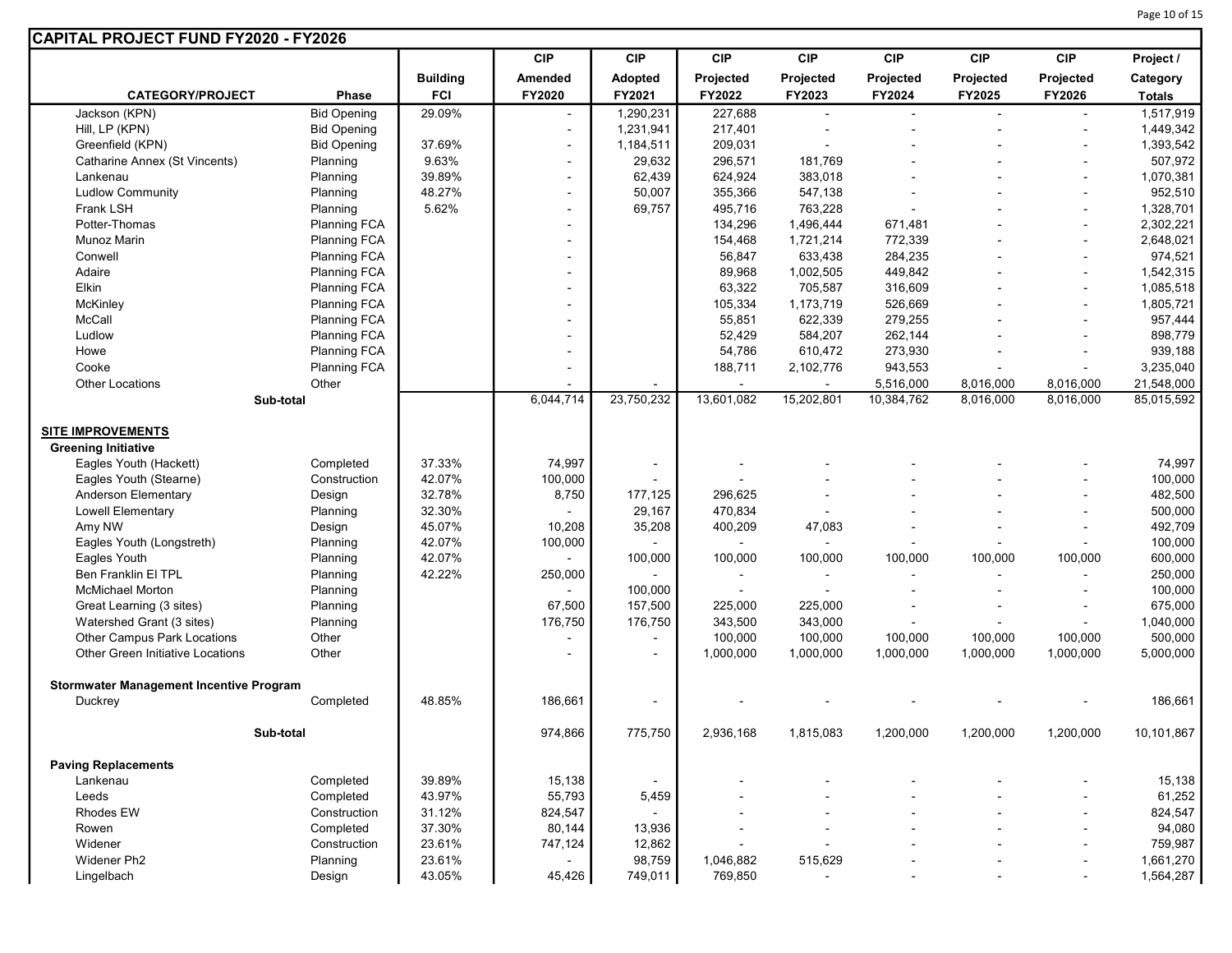| <b>CAPITAL PROJECT FUND FY2020 - FY2026</b>     |                     |                 |                          |             |             |             |             |             |             |               |
|-------------------------------------------------|---------------------|-----------------|--------------------------|-------------|-------------|-------------|-------------|-------------|-------------|---------------|
|                                                 |                     |                 | <b>CIP</b>               | <b>CIP</b>  | <b>CIP</b>  | <b>CIP</b>  | <b>CIP</b>  | <b>CIP</b>  | <b>CIP</b>  | Project /     |
|                                                 |                     | <b>Building</b> | Amended                  | Adopted     | Projected   | Projected   | Projected   | Projected   | Projected   | Category      |
| <b>CATEGORY/PROJECT</b>                         | <b>Phase</b>        | <b>FCI</b>      | FY2020                   | FY2021      | FY2022      | FY2023      | FY2024      | FY2025      | FY2026      | <b>Totals</b> |
| Duckrey                                         | Planning            | 50.84%          | 7,875                    | 23,625      | 422,055     | 86,445      |             |             |             | 540,000       |
| Hamilton                                        | Planning            | 63.08%          |                          | 70,000      | 904,000     | 226,000     |             |             |             | 1,200,000     |
| Henry                                           | Planning            | 44.90%          |                          | 12,600      | 39,820      | 187,580     |             |             |             | 240,000       |
| W D Kelley                                      | Planning            | 28.64%          |                          | 16,800      | 33,800      | 384,200     | 45,200      |             |             | 480,000       |
| Locke                                           | Planning            | 24.30%          | 36,400                   | 94,640      | 442,208     | 1,922,752   |             |             |             | 2,496,000     |
| <b>Bryant</b>                                   | <b>Planning FCA</b> |                 |                          |             | 77,319      | 861,559     | 386,597     |             |             | 1,325,475     |
| <b>Other Locations</b>                          | Other               |                 |                          |             | $\sim$      |             | 2,343,189   | 2,343,189   | 2,343,189   | 7,029,567     |
| Sub-total                                       |                     |                 | 1,812,447                | 1,097,692   | 3,735,935   | 4, 184, 164 | 2,774,986   | 2,343,189   | 2,343,189   | 18,291,602    |
|                                                 |                     |                 |                          |             |             |             |             |             |             |               |
| Athletic Fields / Fieldhouses / Gyms            |                     |                 |                          |             |             |             |             |             |             |               |
| <b>Bartram</b>                                  | Construction        | 20.98%          | 2,333,893                | 74,171      |             |             |             |             |             | 2,408,065     |
| <b>Olney Field</b>                              | Design              | 69.06%          | 58,564                   | 1,248,522   | 1,922,283   |             |             |             |             | 3,229,369     |
| <b>Central Field</b>                            | Design              | 35.04%          | 96,250                   | 288,750     | 5,158,450   | 1,056,550   |             |             |             | 6,600,000     |
| Roxborough                                      | Planning            | 21.88%          |                          | 70,000      | 210,000     | 3,118,800   | 1,401,200   |             |             | 4,800,000     |
| Frankford                                       | <b>Planning FCA</b> |                 |                          |             | 210,000     | 1,050,000   | 2,340,000   |             |             | 3,600,000     |
| <b>Other Locations</b>                          | Other               |                 |                          |             |             |             | 500,000     | 3,000,000   | 3,000,000   | 6,500,000     |
| Sub-total                                       |                     |                 | 2,488,707                | 1,681,443   | 7,500,733   | 5,225,350   | 4,241,200   | 3,000,000   | 3,000,000   | 27, 137, 434  |
|                                                 |                     |                 |                          |             |             |             |             |             |             |               |
| <b>CODE COMPLIANCE</b>                          |                     |                 |                          |             |             |             |             |             |             |               |
| Cramp (ADA Ramp)                                | Completed           | 64.60%          | 145,042                  | 7,793       |             |             |             |             |             | 152,834       |
| Beeber (Bathroom Upgrades)                      | Design              | 31.31%          | 385,344                  | 1,944,399   | 868,803     |             |             |             |             | 3,198,546     |
| Morrison (Bathroom Upgrades)                    | Design              | 41.21%          | 8,673                    | 868,056     | 532,034     |             |             |             |             | 1,408,763     |
| Feltonville Intermediate (ADA Ramp)             | Planning            | 40.57%          |                          | 16,571      | 144,451     | 123,051     |             |             |             | 284,072       |
| McKinley (ADA Ramp)                             | Planning            | 42.06%          |                          | 19,730      | 200,321     | 89,999      |             |             |             | 310,051       |
| Martin, James (ADA Ramp)                        | Planning            | 59.22%          | $\overline{\phantom{a}}$ | 24,105      | 294,394     | 60,297      |             |             |             | 378,796       |
| Penn Treaty (ADA Ramp)                          | <b>Planning FCA</b> |                 |                          |             | 28,924      | 131,472     | 294,121     |             |             | 454,516       |
| Barton (ADA Ramp)                               | <b>Planning FCA</b> |                 |                          |             | 16,837      | 60,134      | 136,074     |             |             | 213,045       |
| McKinley (ADA Ramp)                             | <b>Planning FCA</b> |                 |                          |             | 16,675      | 75,793      | 169,560     |             |             | 262,028       |
| Childs (Bathroom Upgrades)                      | Planning            | 22.98%          |                          | 21,364      | 202,044     | 1,172,589   | 68,976      |             |             | 1,464,974     |
| Washington, Martha (Bathroom Upgrades) Planning |                     | 56.54%          | $\blacksquare$           | 80,340      | 804,088     | 492,828     |             |             |             | 1,377,256     |
| Tilden (Bathroom Upgrades)                      | Planning FCA        |                 | $\overline{\phantom{a}}$ |             | 217,447     | 1,087,233   | 2,422,977   |             |             | 3,727,656     |
| Key (Bathroom Upgrades)                         | <b>Planning FCA</b> |                 | ÷                        |             | 53,662      | 268,311     | 597,950     |             |             | 919,922       |
| Other Code Compliance                           | Other               |                 |                          |             |             |             |             | 500,000     | 500,000     | 1,000,000     |
| Sub-total                                       |                     |                 | 539,059                  | 2,982,358   | 3,379,679   | 3,561,707   | 3,689,657   | 500,000     | 500,000     | 15, 152, 461  |
| <b>Total Project Cost</b>                       |                     |                 | 173,794,017              | 332,915,953 | 328,244,754 | 329,705,309 | 240,478,739 | 197,036,200 | 197,994,921 | 1,800,169,894 |
|                                                 |                     |                 |                          |             |             |             |             |             |             |               |
|                                                 |                     |                 |                          |             |             |             |             |             |             |               |

Page 11 of 15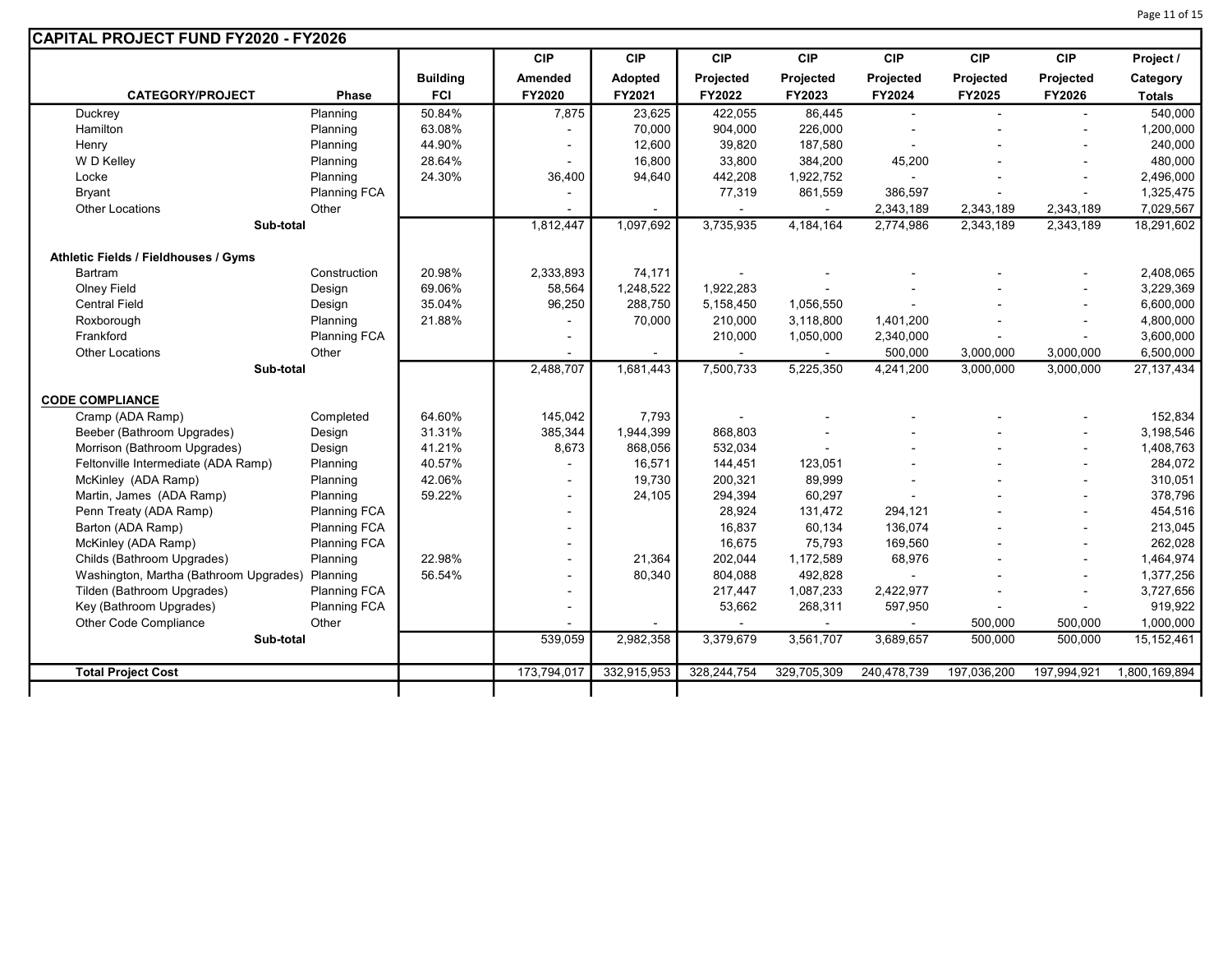|                                      |        |                 | <b>CIP</b>     | <b>CIP</b>     | <b>CIP</b>               | <b>CIP</b>               | <b>CIP</b>     | <b>CIP</b>     | <b>CIP</b>     | Project /     |
|--------------------------------------|--------|-----------------|----------------|----------------|--------------------------|--------------------------|----------------|----------------|----------------|---------------|
|                                      |        | <b>Building</b> | Amended        | Adopted        | Projected                | Projected                | Projected      | Projected      | Projected      | Category      |
| <b>CATEGORY/PROJECT</b>              | Phase  | <b>FCI</b>      | FY2020         | FY2021         | FY2022                   | FY2023                   | FY2024         | FY2025         | FY2026         | <b>Totals</b> |
| <b>SECURITY EQUIPMENT</b>            |        |                 |                |                |                          |                          |                |                |                |               |
| Video Mgmt & Dispatch Software       | Office |                 |                | 1,500,000      | 500,000                  |                          |                |                |                | 2,000,000     |
| <b>Security Equipment</b>            | Office |                 | 2,371,500      | 1,150,257      | $\sim$                   |                          |                |                |                | 3,521,757     |
| Sub-total                            |        |                 | 2,650,257      | 2,650,257      | 500,000                  | $\overline{a}$           |                |                | $\sim$         | 5,521,757     |
| <b>ACADEMIC EQUIPMENT</b>            |        |                 |                |                |                          |                          |                |                |                |               |
| Music Program Modernization HS       | Office |                 | $\blacksquare$ | 750,000        | $\overline{\phantom{a}}$ | $\overline{\phantom{a}}$ |                | $\blacksquare$ |                | 750,000       |
| Sub-total                            |        |                 | $\sim$         | 750,000        |                          |                          |                |                |                | 750,000       |
| <b>ON-GOING ASSESSMENTS</b>          |        |                 |                |                |                          |                          |                |                |                |               |
| <b>Facility Assessment</b>           | Office |                 | 150,000        | 1,100,000      | 750,000                  | 1,000,000                | $\blacksquare$ | $\sim$         |                | 3,000,000     |
| <b>Enrollment Assessment</b>         | Office |                 | 360,000        | 360,000        | 360,000                  | 360,000                  | 360,000        | 360,000        | 360,000        | 2,520,000     |
| Technical Design & Standards         | Office |                 | 400,000        | 200,000        |                          | $\overline{\phantom{a}}$ |                |                |                | 600,000       |
| Sub-total                            |        |                 | 910,000        | 1,660,000      | 1,110,000                | 1,360,000                | 360,000        | 360,000        | 360,000        | 6,120,000     |
| <b>TECHNOLOGY</b>                    |        |                 |                |                |                          |                          |                |                |                |               |
| <b>Educational Technology</b>        | Office |                 | 300.000        | 2,600,000      |                          |                          |                |                |                | 2,900,000     |
| <b>Enterprise Resource Planning</b>  | Office |                 | 14,780,070     | 16,295,960     | 8,342,425                |                          |                |                |                | 39,418,455    |
| <b>Business Intelligence Tool</b>    | Office |                 | 405,000        | 106,336        |                          |                          |                |                |                | 511,336       |
| <b>Information Systems</b>           | Office |                 | 1,585,000      | 1,222,100      | 1,234,321                | 1,246,664                | 1,684,131      | 1,259,131      | 1,259,131      | 9,490,478     |
| Computerized Maintenance Mngt System | Office |                 | 143,750        | $\sim$         |                          |                          |                |                |                | 143,750       |
| <b>Procurement Modernization</b>     | Office |                 |                | 500,000        |                          |                          |                |                |                | 500,000       |
| <b>Student Information System</b>    | Office |                 | 1,154,286      | $\blacksquare$ |                          |                          |                |                |                | 1,154,286     |
| Technology Services - Access Control | Office |                 | 433,333        | 216,667        |                          |                          |                |                |                | 650,000       |
| <b>Technology Services</b>           | Office |                 | 1,351,802      | 1,764,583      |                          |                          |                |                |                | 3,116,385     |
| Ops Center HVAC                      | Office |                 |                | 814,000        |                          |                          |                |                |                | 814,000       |
| Sub-total                            |        |                 | 20, 153, 241   | 23,519,646     | 9,576,746                | 1,246,664                | 1,684,131      | 1,259,131      | 1,259,131      | 58,698,690    |
| <b>TRANSPORTATION</b>                |        |                 |                |                |                          |                          |                |                |                |               |
| Bus & Non-Bus Fleet Modernization    | Office |                 | 2,498,800      | 2,500,000      | 2,500,000                | 2,500,000                | 2,500,000      |                |                | 12,498,800    |
| Garage Improvements                  | Office |                 | $\overline{a}$ | 1,000,000      | $\sim$                   | $\sim$                   | $\blacksquare$ |                | $\sim$         | 1,000,000     |
| Sub-total                            |        |                 | 2.498.800      | 3,500,000      | 2,500,000                | 2,500,000                | 2,500,000      | $\blacksquare$ | $\sim$         | 13,498,800    |
| <b>FACILITIES</b>                    |        |                 |                |                |                          |                          |                |                |                |               |
| <b>Fleet Modernization</b>           | Office |                 | $\blacksquare$ | 2,600,000      |                          | $\blacksquare$           |                |                |                | 2,600,000     |
| Sub-total                            |        |                 | $\sim$         | 2,600,000      | $\sim$                   | $\blacksquare$           |                | $\overline{a}$ | $\overline{a}$ | 2,600,000     |
| <b>Total Central Office Cost</b>     |        |                 | 25,933,542     | 34,679,903     | 13,686,746               | 5,106,664                | 4,544,131      | 1,619,131      | 1,619,131      | 87,189,247    |

Page 12 of 15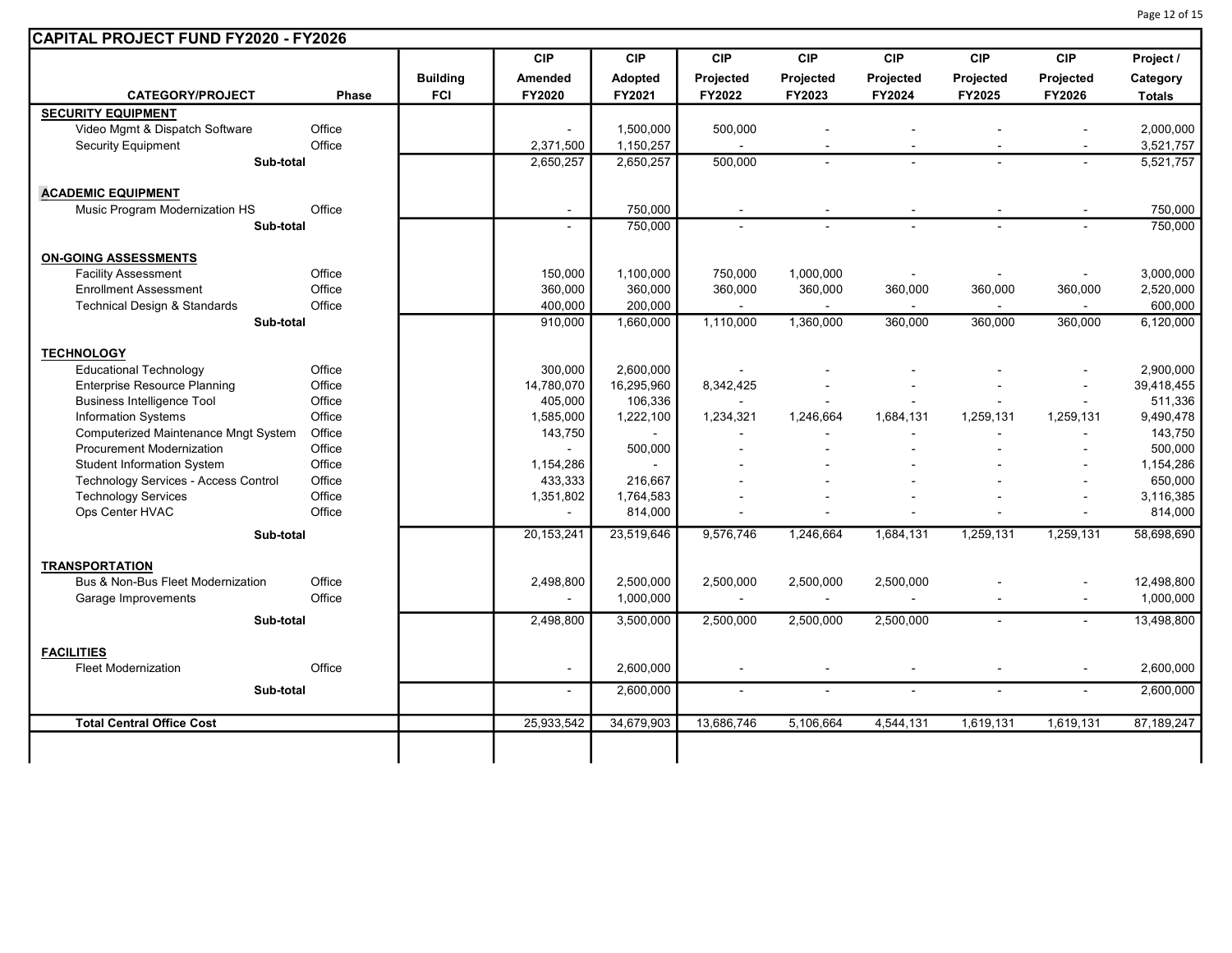| Page 13 of 15 |  |  |  |
|---------------|--|--|--|
|---------------|--|--|--|

| <b>CAPITAL PROJECT FUND FY2020 - FY2026</b> |                     |                 |                          |                |            |                |            |            |                |               |
|---------------------------------------------|---------------------|-----------------|--------------------------|----------------|------------|----------------|------------|------------|----------------|---------------|
|                                             |                     |                 | <b>CIP</b>               | <b>CIP</b>     | <b>CIP</b> | <b>CIP</b>     | <b>CIP</b> | <b>CIP</b> | <b>CIP</b>     | Project /     |
|                                             |                     | <b>Building</b> | Amended                  | <b>Adopted</b> | Projected  | Projected      | Projected  | Projected  | Projected      | Category      |
| <b>CATEGORY/PROJECT</b>                     | <b>Phase</b>        | <b>FCI</b>      | FY2020                   | FY2021         | FY2022     | FY2023         | FY2024     | FY2025     | FY2026         | <b>Totals</b> |
| <b>ENVIRONMENTAL SUPPORT SERVICES</b>       |                     |                 |                          |                |            |                |            |            |                |               |
| <b>Asbestos Abatement</b>                   |                     |                 |                          |                |            |                |            |            |                |               |
| Pratt                                       | Construction        | 29.29%          | 193,961                  | 581.882        |            |                |            |            |                | 775,843       |
| Penn Treaty Science                         | Design              | 47.64%          |                          | 150,000        |            |                |            |            |                | 150,000       |
| Parkway NW Science                          | Planning            | 41.91%          | ÷.                       | $\blacksquare$ | 150,000    |                |            |            |                | 150,000       |
| Saul Science                                | Planning            | 32.11%          |                          |                |            | 150,000        |            |            |                | 150,000       |
| <b>Pennell Boiler</b>                       | Design              | 58.92%          | $\sim$                   | 400,000        |            |                |            |            |                | 400,000       |
| <b>Morrison Boiler</b>                      | Design              | 41.21%          | $\overline{a}$           | 350,000        |            |                |            |            |                | 350,000       |
| Leeds Boiler                                | Design              | 43.97%          | $\blacksquare$           | 350,000        |            |                |            |            |                | 350,000       |
| Sayre Boiler                                | Design              | 20.24%          | $\overline{\phantom{a}}$ | 350,000        |            |                |            |            |                | 350,000       |
| <b>Dick Boiler</b>                          | Design              | 42.60%          | $\overline{\phantom{a}}$ | $\overline{a}$ | 350,000    |                |            |            |                | 350,000       |
| <b>Cleveland Boiler</b>                     | <b>Bid Opening</b>  | 36.59%          | ÷,                       | 350,000        |            |                |            |            |                | 350,000       |
| Rowen Boiler                                | <b>Planning FCA</b> | 37.30%          | $\overline{a}$           | $\overline{a}$ | 350,000    |                |            |            |                | 350,000       |
| <b>McMichael M Boiler</b>                   | <b>Planning FCA</b> | 39.53%          | $\overline{a}$           | 350,000        |            |                |            |            |                | 350,000       |
| Meade Boiler                                | Planning FCA        | 6.01%           | $\overline{\phantom{a}}$ | $\blacksquare$ | 350,000    |                |            |            |                | 350,000       |
| Prince Hall Boiler                          | <b>Planning FCA</b> | 0.00%           | $\sim$                   | $\sim$         |            | 300,000        |            |            | $\overline{a}$ | 300,000       |
| Kinsey Boiler                               | <b>Planning FCA</b> | 48.48%          | $\blacksquare$           | $\sim$         |            | 300,000        |            |            | $\sim$         | 300,000       |
| <b>Conwell Boiler</b>                       | <b>Planning FCA</b> | 53.26%          |                          | $\sim$         |            | 300,000        |            |            | $\sim$         | 300,000       |
| Kirkbride Boiler                            | <b>Planning FCA</b> | 0.00%           | 28,026                   |                |            | 300,000        |            |            | ÷.             | 328,026       |
| <b>Morton HVAC</b>                          | Design              | 39.53%          |                          | 50,000         |            | $\mathbf{r}$   |            |            | $\blacksquare$ | 50,000        |
| <b>Kirkbride Electrical</b>                 | <b>Planning FCA</b> | 0.00%           | 28,026                   | $\blacksquare$ |            | 150,000        |            |            |                | 178,026       |
| South Philadelphia Electrical               | <b>Planning FCA</b> | 0.00%           | $\overline{a}$           |                |            | 150,000        |            |            | $\overline{a}$ | 150,000       |
| Roxborough Electrical                       | <b>Planning FCA</b> | 0.00%           |                          | $\overline{a}$ |            | 150,000        |            |            |                | 150,000       |
| <b>Pollock Electrical</b>                   | <b>Planning FCA</b> | 36.31%          | 6,303                    |                |            | 150,000        |            |            | ÷.             | 156,303       |
| <b>Kensington Building</b>                  | Design              | 40.22%          |                          | 50,000         |            | $\sim$         |            |            |                | 50,000        |
| Hartranft Roof/Façade                       | Design              | 44.51%          | $\blacksquare$           | 50,000         |            | $\blacksquare$ |            |            |                | 50,000        |
| <b>Gratz Envelope</b>                       | <b>Planning FCA</b> | 0.00%           | $\blacksquare$           | $\overline{a}$ |            | 400,000        |            |            |                | 400,000       |
| <b>Conwell Envelope</b>                     | <b>Planning FCA</b> | 53.26%          | ÷,                       | $\overline{a}$ |            | 250,000        |            |            |                | 250,000       |
| Hancock Envelope                            | <b>Planning FCA</b> | 39.81%          |                          | $\blacksquare$ |            | 150,000        |            |            |                | 150,000       |
| <b>Mifflin Envelope</b>                     | <b>Planning FCA</b> | 0.00%           | 270                      | $\overline{a}$ |            | 100,000        |            |            |                | 100,270       |
| <b>Other Locations</b>                      | Other               |                 |                          | $\overline{a}$ | 800,000    | 150,000        | 2,000,000  | 2,000,000  | 2,000,000      | 6,950,000     |
| <b>Underground Storage Tanks</b>            |                     |                 |                          |                |            |                |            |            |                |               |
| Dick (UST tank)                             | Planning            | 42.60%          |                          | 300,000        |            |                |            |            |                | 300,000       |
| <b>PCB Transformers</b>                     |                     |                 |                          |                |            |                |            |            |                |               |
| Northeast HS                                | Completed           | 27.82%          | 22,844                   |                |            |                |            |            |                | 22,844        |
|                                             |                     |                 |                          |                |            |                |            |            |                |               |
| <b>Consultant &amp; Analytical Services</b> |                     |                 |                          |                |            |                |            |            |                |               |
| Asbestos Abatement Design                   | Office              |                 | 1,500,000                | 2,200,000      | 2,200,000  | 2,200,000      | 2,200,000  | 2,200,000  | 2,200,000      | 14,700,000    |
| Asbestos Abatement Time & Material          | Office              |                 | 300,000                  | 300,000        | 200,000    | 200,000        | 200,000    | 200,000    | 200,000        | 1,600,000     |
| Indoor Air, Training & Medical              | Office              |                 | 333,466                  | 333,466        | 325,000    | 325,000        | 325,000    | 325,000    | 325,000        | 2,291,932     |
| <b>Geotechnical Services</b>                | Office              |                 | 995,750                  | 647,933        | 625,000    | 625,000        | 625,000    | 625,000    | 625,000        | 4,768,683     |
|                                             |                     |                 |                          |                |            |                |            |            |                |               |
| <b>Total Environmental Support Services</b> |                     |                 | 3,408,645                | 6,813,281      | 5,350,000  | 6,350,000      | 5,350,000  | 5,350,000  | 5,350,000      | 37,971,926    |
|                                             |                     |                 |                          |                |            |                |            |            |                |               |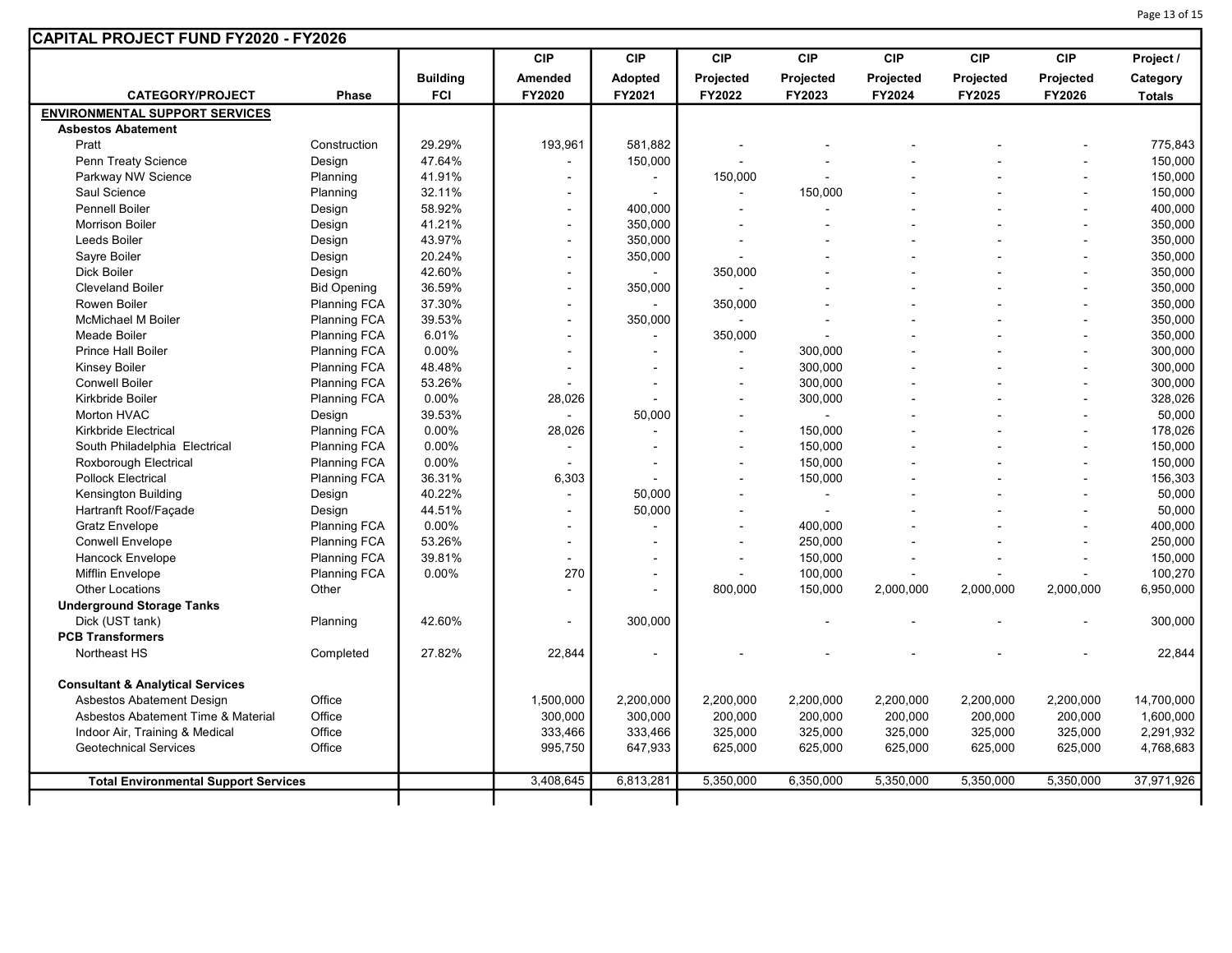| Page 14 of 15 |  |  |  |
|---------------|--|--|--|
|---------------|--|--|--|

| CAPITAL PROJECT FUND FY2020 - FY2026          |              |                 |             |                |             |             |             |             |             |               |
|-----------------------------------------------|--------------|-----------------|-------------|----------------|-------------|-------------|-------------|-------------|-------------|---------------|
|                                               |              |                 | <b>CIP</b>  | <b>CIP</b>     | <b>CIP</b>  | <b>CIP</b>  | <b>CIP</b>  | <b>CIP</b>  | <b>CIP</b>  | Project /     |
|                                               |              | <b>Building</b> | Amended     | Adopted        | Projected   | Projected   | Projected   | Projected   | Projected   | Category      |
| <b>CATEGORY/PROJECT</b>                       | <b>Phase</b> | <b>FCI</b>      | FY2020      | FY2021         | FY2022      | FY2023      | FY2024      | FY2025      | FY2026      | <b>Totals</b> |
| <b>ADMINISTRATION SUPPORT SERVICES</b>        |              |                 |             |                |             |             |             |             |             |               |
| <b>Office of Capital Programs and Support</b> |              |                 |             |                |             |             | 18,615,000  | 18,851,000  | 19,091,000  | 56,557,000    |
| Office of Capital Programs                    |              |                 | 1,124,000   | 1,433,000      | 1,462,000   | 1,492,000   |             |             |             | 5,511,000     |
| Office of Design                              |              |                 | 1,092,000   | 1,592,000      | 1,624,000   | 1,657,000   |             |             |             | 5,965,000     |
| Office of Construction                        |              |                 | 3,400,601   | 3,502,000      | 3,573,000   | 3,645,000   |             |             |             | 14,120,601    |
| Office of Contract Management                 |              |                 | 539,482     | 306,000        | 313,000     | 320,000     |             |             |             | 1,478,482     |
| <b>Design Support Services</b>                |              |                 | 1,447,765   | 1,144,000      | 1,167,000   | 1,191,000   |             |             |             | 4,949,765     |
| <b>Construction Support Services</b>          |              |                 | 919,023     | 1,542,000      | 1,573,000   | 1,605,000   |             |             |             | 5,639,023     |
| <b>Contract Management Support Services</b>   |              |                 | 1,368,509   | 1,416,000      | 1,445,000   | 1,474,000   |             |             |             | 5,703,509     |
| <b>Program Management Services</b>            |              |                 | 3,000,000   | 7,000,000      | 7,000,000   | 7,000,000   |             |             |             | 24,000,000    |
| <b>Environmental Services</b>                 |              |                 |             |                |             |             | 1,158,000   | 1,182,000   | 1,206,000   | 3,546,000     |
| Office of Environmental Management            |              |                 | 612,000     | 821,000        | 838,000     | 855,000     |             |             |             | 3,126,000     |
| Office of Environmental Mgmt Support          |              |                 | 261,000     | 267,000        | 273,000     | 279,000     |             |             |             | 1,080,000     |
| Facilities Planning & Space Management        |              |                 |             |                |             |             | 692,000     | 707,000     | 722,000     | 2,121,000     |
| Office of Grade & Space Planning              |              |                 | 336,000     | 343,000        | 350,000     | 357,000     |             |             |             | 1,386,000     |
| Real Property Management                      |              |                 | 132,000     | 306,000        | 313,000     | 320,000     |             |             |             | 1,071,000     |
| <b>Other Capital Support Services</b>         |              |                 |             |                |             |             | 1,657,416   | 1,692,444   | 1,727,753   | 5,077,613     |
| Office Of Procurement Services                |              |                 | 120,000     | 355,000        | 363,000     | 371,000     |             |             |             | 1,209,000     |
| <b>Accounting Services</b>                    |              |                 | 132,000     | 135,000        | 138,000     | 141,000     |             |             |             | 546,000       |
| <b>Project Management</b>                     |              |                 | 286,695     | 98,000         | 100,000     | $\sim$      |             |             |             | 484,695       |
| <b>Auditing Services</b>                      |              |                 | 24,000      | 196,000        | 200,000     | 204,000     |             |             |             | 624,000       |
| Information Systems                           |              |                 | 405,000     | 660,960        | 674,179     | 687,663     |             |             |             | 2,427,802     |
| Office of Facilities Mgmt & Services          |              |                 | 120,000     | $\blacksquare$ |             |             |             |             |             | 120,000       |
| Office of General Counsel                     |              |                 | 204,000     | 209,000        | 214,000     | 219,000     |             |             |             | 846,000       |
|                                               |              |                 |             |                |             |             |             |             |             |               |
| <b>Total Administrative Support Services</b>  |              |                 | 15,524,074  | 21,325,960     | 21,620,179  | 21,817,663  | 22,122,416  | 22,432,444  | 22,746,753  | 147,589,489   |
|                                               |              |                 |             |                |             |             |             |             |             |               |
| <b>BOND ISSUANCE COSTS</b>                    |              |                 |             |                |             |             |             |             |             |               |
| <b>Bond Issuance Cost</b>                     | Office       |                 | 809,000     | $\blacksquare$ | 2,000,000   |             | 2,000,000   |             | 2,000,000   | 6,809,000     |
| <b>PROGRAM RESERVES</b>                       |              |                 |             |                |             |             |             |             |             |               |
| <b>Contingency for Emergencies</b>            | Planning     |                 | $\sim$      | 1,500,000      | 1,500,000   | 1,500,000   | 1,500,000   | 1,500,000   | 1,500,000   | 9,000,000     |
|                                               |              |                 |             |                |             |             |             |             |             |               |
| <b>GRAND TOTAL</b>                            |              |                 | 219,469,278 | 397,235,097    | 372,401,679 | 364,479,637 | 275,995,286 | 227,937,775 | 231,210,805 | 2,088,729,557 |
| Proposed 2020-2025 Capital Program            |              |                 | 219,469,278 | 397,235,097    | 372,401,679 | 364,479,637 | 275,995,286 | 227,937,775 | 231,210,805 | 1,857,518,752 |
| Proposed 2021-2026 Capital Program            |              |                 |             | 397,235,097    | 372,401,679 | 364,479,637 | 275,995,286 | 227,937,775 | 231,210,805 | 1,869,260,278 |